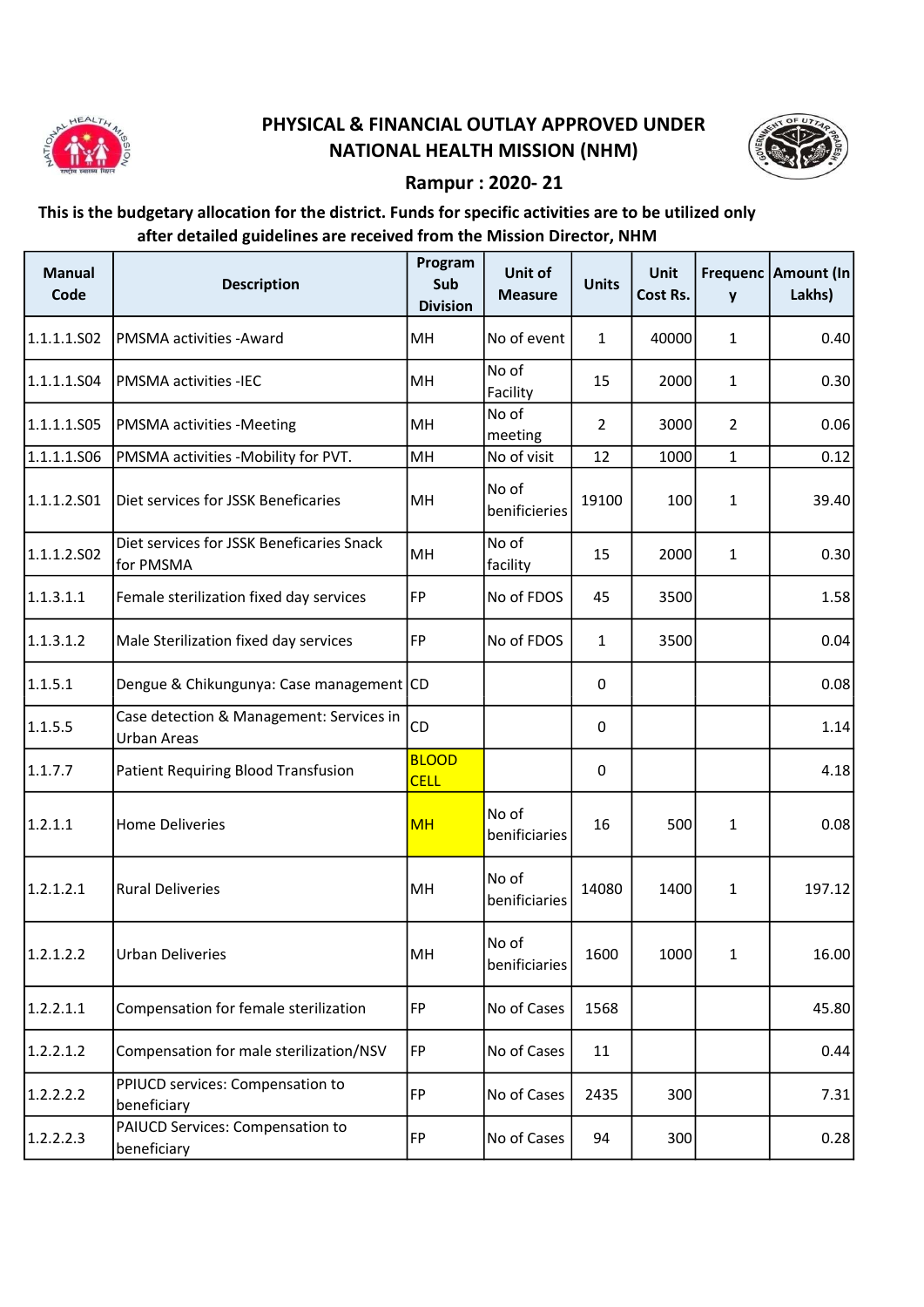| <b>Manual</b><br>Code | <b>Description</b>                                                                          | Program<br>Sub<br><b>Division</b> | Unit of<br><b>Measure</b> | <b>Units</b>   | Unit<br>Cost Rs. | y  | Frequenc   Amount (In<br>Lakhs) |
|-----------------------|---------------------------------------------------------------------------------------------|-----------------------------------|---------------------------|----------------|------------------|----|---------------------------------|
| 1.2.2.2.4             | Injectable contraceptive incentive for<br>beneficiaries                                     | FP                                | No of Cases               | 5464           | 100              |    | 5.46                            |
| 1.2.3.2               | TB Patient Nutritional Support under<br>Nikshay Poshan Yojana                               | <b>CD</b>                         |                           | 0              |                  |    | 143.23                          |
| 1.3.1.1               | SNCU                                                                                        | <b>CH</b>                         | No of<br>Facility         | $\mathbf{1}$   |                  |    | 10.00                           |
| 1.3.1.2               | <b>NBSU</b>                                                                                 | <b>CH</b>                         | No of<br>Facility         | $\overline{2}$ | 5000             | 12 | 1.20                            |
| 1.3.1.4               | <b>NRCs</b>                                                                                 | <b>CH</b>                         | No of<br>Facility         | $\mathbf{1}$   |                  |    | 7.80                            |
| 1.3.1.6               | <b>AH/ RKSK Clinics</b>                                                                     | <b>RKSK</b>                       |                           | 8              |                  |    | 1.28                            |
| 1.3.1.7.502           | Phone and Internet Charges for DEIC<br>Manager                                              | <b>RBSK</b>                       | no of DEIC<br>managers    | $\mathbf{0}$   | 2000             | 1  | 0.02                            |
| 1.3.1.8               | District NCD Clinic                                                                         |                                   |                           | $\mathbf 0$    |                  |    | 1.00                            |
| 1.3.1.9               | CHC NCD Clinic: Mobility, Miscellaneous &<br>Contingencies                                  | <b>NCD</b>                        |                           | 0              |                  |    | 5.00                            |
| 1.3.2.4               | Consumables for computer including<br>provision for internet access for<br>strengthening RI | R <sub>l</sub>                    | No.                       | 0              | 1000             | 12 | 0.12                            |
| 1.3.2.6.S01           | <b>IMEP Services- BMW- DH</b>                                                               | <b>IMEP</b>                       |                           | 350            |                  |    | 40.88                           |
| 1.3.2.6.S02           | IMEP Services- BMW- CHC/BPHC                                                                | <b>IMEP</b>                       |                           | 162            |                  |    | 18.92                           |
| 1.3.2.6.503           | IMEP Services- BMW Block Level UPHC &<br><b>District Level UPHC</b>                         | <b>IMEP</b>                       |                           | 12             |                  |    | 1.40                            |
| 1.3.2.6.S04           | IMEP Services - BMW-MCH Wing                                                                | <b>IMEP</b>                       |                           | 50             |                  |    | 5.84                            |
| 1.3.2.6.506           | IMEP Services- Machnized Cleaning - DH                                                      | <b>IMEP</b>                       |                           | 0              |                  |    | 56.33                           |
| 1.3.2.6.508           | IMEP Services- Mannual Laundry-DH &<br>MCH Wing (100 Bed)                                   | <b>IMEP</b>                       |                           | 0              |                  |    | 3.00                            |
| 1.3.2.6.S09           | IMEP Services- Mechanized Laundry-50<br>District Level Hospital                             | <b>IMEP</b>                       |                           | 1              |                  |    | 27.30                           |
| 1.3.2.6.510           | IMEP Services- Cleaning - CHC/BPHC                                                          | <b>IMEP</b>                       |                           | 162            |                  |    | 10.66                           |
| 1.3.2.6.511           | <b>IMEP Services-Cleaning - MCH Wing</b>                                                    | <b>IMEP</b>                       |                           | 50             |                  |    | 3.29                            |
| 1.3.2.6.513           | <b>IMEP Services-Cleaniness - Sub Centers</b>                                               | <b>IMEP</b>                       |                           | 211            |                  |    | 12.66                           |
| 1.3.2.6.S15           | POL for generator-DH                                                                        | <b>IMEP</b>                       |                           | 0              |                  |    | 6.30                            |
| 1.3.2.6.516           | POL for generator -CHC and BPHC                                                             | <b>IMEP</b>                       |                           | $\mathbf 0$    |                  |    | 12.60                           |
| 2.2.1                 | POL for Family Planning/Others                                                              | FP                                | No of FDOS                | 46             | 1000             |    | 0.46                            |
| 2.2.2                 | Mobility & Communication support for AH<br>counsellors & RKSK Coordinators                  | <b>RKSK</b>                       | No of<br>Councelor        | 8              | 1200             | 12 | 1.15                            |
| 2.2.3                 | Mobility support for RBSK Mobile health<br>team                                             | <b>RBSK</b>                       | No of<br>vehicles         | 12             | 33000            | 12 | 47.52                           |
| 2.2.4                 | Support for RBSK: CUG connection per<br>team and rental                                     | <b>RBSK</b>                       | No of teams               | 12             | 200              | 12 | 0.29                            |
| 2.3.1.1.2             | Monthly Village Health and Nutrition Days                                                   | RI                                | no of<br>sessions         | 3948           | 100              | 1  | 3.95                            |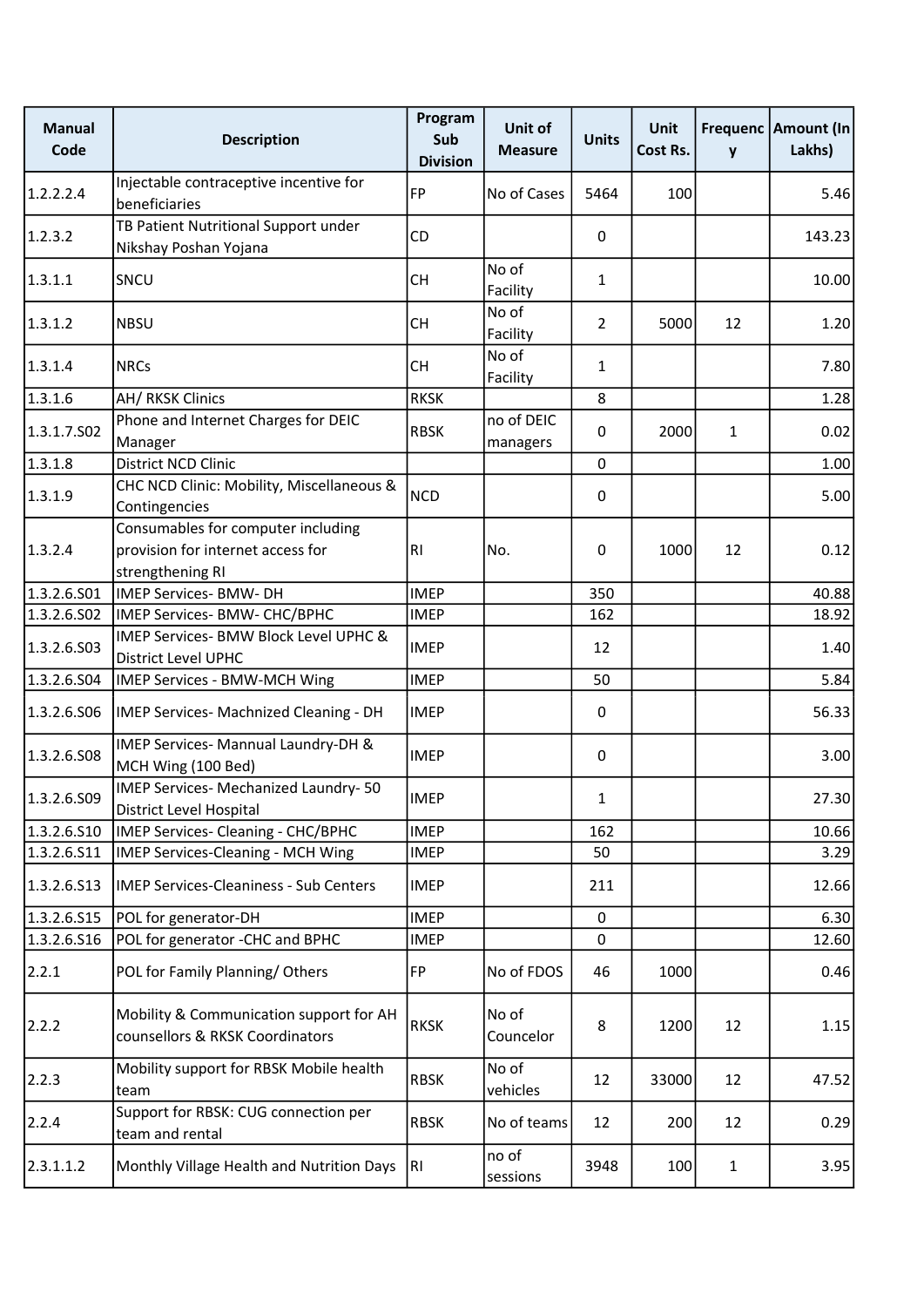| <b>Manual</b><br>Code | <b>Description</b>                                                                                                                                                                               | Program<br>Sub<br><b>Division</b> | Unit of<br><b>Measure</b>               | <b>Units</b> | <b>Unit</b><br>Cost Rs. | y            | Frequenc   Amount (In<br>Lakhs) |
|-----------------------|--------------------------------------------------------------------------------------------------------------------------------------------------------------------------------------------------|-----------------------------------|-----------------------------------------|--------------|-------------------------|--------------|---------------------------------|
| 2.3.1.5               | Organizing Adolescent Health day                                                                                                                                                                 | <b>RKSK</b>                       | No of AHD                               | 102          | 2500                    | 1            | 2.55                            |
| 2.3.1.6               | <b>Organising Adolescent Friendly Club</b><br>meetings at subcentre Level                                                                                                                        | <b>RKSK</b>                       | No of AFC                               | 306          | 250                     | 9            | 0.77                            |
| 2.3.1.10              | Mobility support for mobile health team/<br>TA/DA to vaccinators                                                                                                                                 | R <sub>l</sub>                    | No of<br>mobile<br>immunizati<br>on Van | $\mathbf 0$  | 33000                   |              | 5.94                            |
| 2.3.2.3               | DMHP: Targeted interventions at<br>community level Activities & interventions<br>targeted at schools, colleges, workplaces,<br>out of school adolescents, urban slums and<br>suicide prevention. | <b>NCD</b>                        |                                         | 0            |                         |              | 6.00                            |
| 2.3.2.5               | Tobacco Cessation Centre (TCC): Weekly<br>FGD with the tobacco users                                                                                                                             | <b>NCD</b>                        |                                         | 0            |                         |              | 0.52                            |
| 2.3.3.2               | Screening and free spectacles to school<br>children                                                                                                                                              | <b>NCD</b>                        |                                         | 0            |                         |              | 4.62                            |
| 2.3.3.3               | Screening and free spectacles for near<br>work to Old Person                                                                                                                                     | <b>NCD</b>                        |                                         | 0            |                         |              | 4.62                            |
| 2.3.3.4.1             | Coverage of Public School                                                                                                                                                                        | <b>NCD</b>                        |                                         | $\pmb{0}$    |                         |              | 0.67                            |
| 2.3.3.4.2             | Coverage of Pvt. School                                                                                                                                                                          | <b>NCD</b>                        |                                         | 0            |                         |              | 2.00                            |
| 2.3.3.4.3             | Coverage of Public School in other's school<br>programme                                                                                                                                         | <b>NCD</b>                        |                                         | 0            |                         |              | 1.33                            |
| 2.3.3.4.4             | Coverage of Pvt. School in other's school<br>programme                                                                                                                                           | <b>NCD</b>                        |                                         | $\mathbf 0$  |                         |              | 1.00                            |
| 2.3.3.4.5             | Sensitization campaign for college students NCD                                                                                                                                                  |                                   |                                         | $\pmb{0}$    |                         |              | 2.00                            |
| 3.1.1.1.1             | JSY Incentive to ASHA                                                                                                                                                                            | <b>MH</b>                         | No of ASHA                              | 12000        | 600                     | 1            | 72.00                           |
| 3.1.1.1.2             | ASHA incentive under MAA programme @<br>Rs 100 per ASHA for quarterly mother's<br>meeting                                                                                                        | <b>CH</b>                         | No of<br>meetings                       | 1382         | 100                     |              | 2.76                            |
| 3.1.1.1.3.501         | Incentive for Home Based Newborn Care<br>programme Rural                                                                                                                                         | <b>CH</b>                         | No of<br>newborn                        | 40936        | 250                     | $\mathbf{1}$ | 102.34                          |
| 3.1.1.1.5             | Incentive for referral of SAM cases to NRC<br>and for follow up of discharge SAM<br>children from NRCs                                                                                           | <b>CH</b>                         | No of Child                             | 860          | 150                     | $\mathbf{1}$ | 0.26                            |
| 3.1.1.1.6             | Incentive for National Deworming Day for<br>mobilising out of school children                                                                                                                    | <b>RKSK</b>                       | No of ASHA                              | 3688         | 100                     | $\mathbf{1}$ | 3.69                            |
| 3.1.1.1.7             | Incentive for IDCF for prophylactic<br>distribution of ORS to family with under-<br>five children.                                                                                               | <b>CH</b>                         | No of ASHA                              | 1382         | 100                     | 1            | 1.38                            |
| 3.1.1.1.9             | National Iron Plus Incentive for mobilizing<br>children and/or ensuring compliance and<br>reporting (6-59 months)                                                                                | <b>CH</b>                         | No of ASHA                              | 1382         | 50                      | 1            | 4.15                            |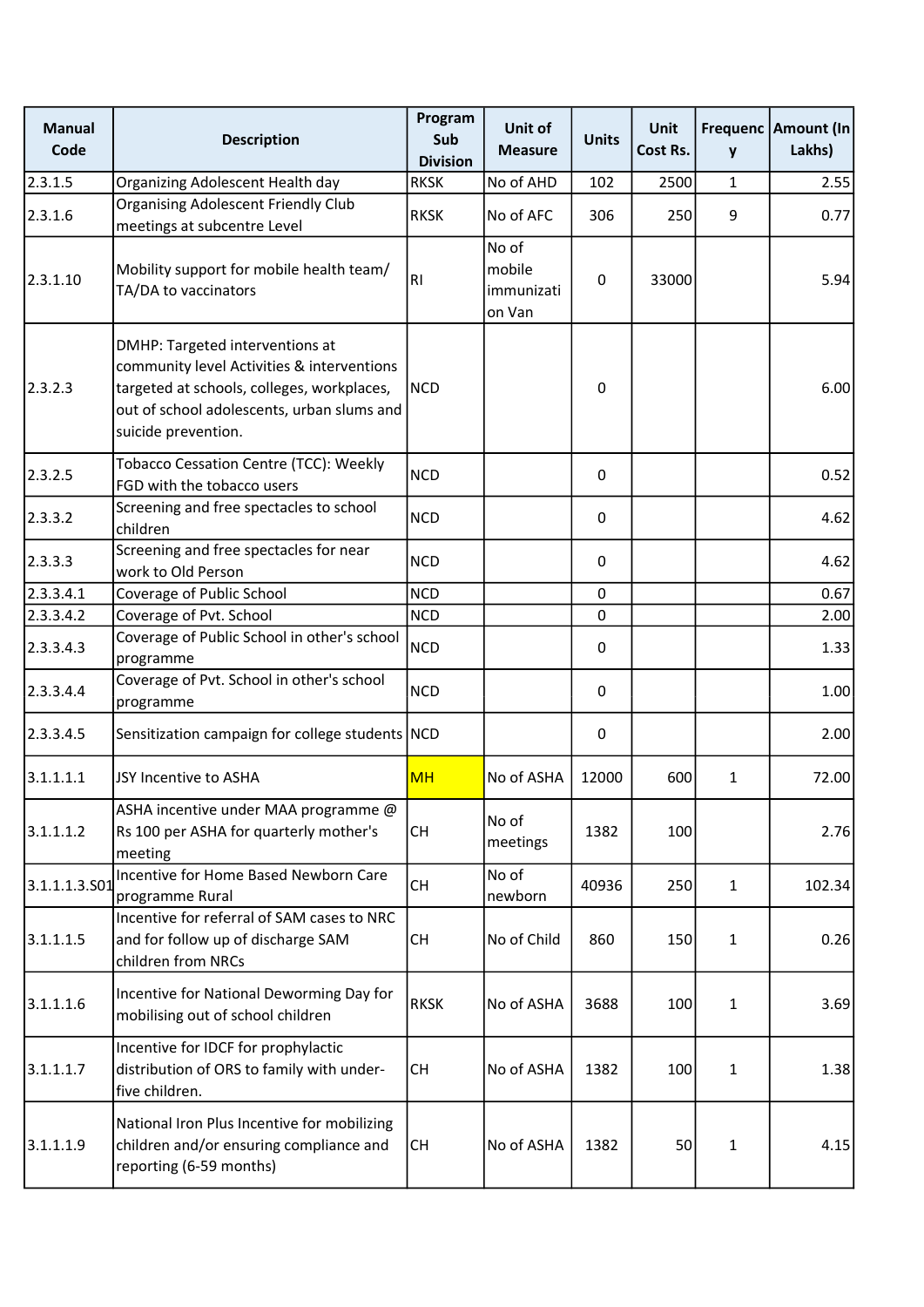| <b>Manual</b><br>Code | <b>Description</b>                                                                                                        | Program<br>Sub<br><b>Division</b> | Unit of<br><b>Measure</b>      | <b>Units</b> | Unit<br>Cost Rs. | $\mathbf{v}$ | Frequenc Amount (In<br>Lakhs) |
|-----------------------|---------------------------------------------------------------------------------------------------------------------------|-----------------------------------|--------------------------------|--------------|------------------|--------------|-------------------------------|
| 3.1.1.1.11            | ASHA Incentive under Immunzation                                                                                          | R <sub>l</sub>                    | no of<br>children              | 47508        | 225              | 1            | 106.89                        |
| 3.1.1.1.12            | Incentive to ASHA for Quaterly Visit Under<br>HBYC program                                                                | <b>CH</b>                         | No of Child<br>/ 5 visits      | 22695        | 250              | $\mathbf{1}$ | 56.74                         |
| 3.1.1.1.13.50         | ASHA incentive for HRP identification and<br>follow up                                                                    | MH                                | No of ASHA                     | 1250         | 300              | 1            | 3.75                          |
| 3.1.1.2.1             | ASHA Incentives under Saas Bahu<br>Sammellan                                                                              | <b>FP</b>                         | No of Saas<br>Bahu<br>Sammelan | 1060         | 100              |              | 1.06                          |
| 3.1.1.2.2             | ASHA Incentives under Nayi Pehl Kit                                                                                       | FP                                | No of Nayi<br>Pahel Kit        | 4724         | 100              |              | 4.72                          |
| 3.1.1.2.4             | ASHA PPIUCD incentive for accompanying<br>the client for PPIUCD insertion                                                 | <b>FP</b>                         |                                | 2435         | 150              |              | 3.65                          |
| 3.1.1.2.5             | ASHA PAIUCD incentive for accompanying<br>the client for PAIUCD insertion                                                 | <b>FP</b>                         |                                | 94           | 150              |              | 0.14                          |
|                       | ASHA incentive under ESB scheme for<br>3.1.1.2.6.S01 promoting spacing of births between 02<br>children                   | FP                                | No of Clints                   | 852          | 500              |              | 4.26                          |
|                       | ASHA incentive under ESB scheme for<br>3.1.1.2.6.S02 promoting spacing of 02 years after<br>marriage                      | FP                                | No of Clints                   | 852          | 500              |              | 4.26                          |
| 3.1.1.2.7             | ASHA incentive under ESB scheme for<br>promoting Adoption of Limiting Method<br>upto Two Children                         | FP                                | No of Clints                   | 205          | 1000             |              | 2.05                          |
|                       | 3.1.1.2.9.S01 ASHA incentive for injectable contraceptive FP                                                              |                                   | No of Cases                    | 3825         | 100              |              | 3.82                          |
|                       | Reimbursement of travel expenses for<br>3.1.1.2.9.502 accompanying a women to facility for<br>medical abortion            | FP                                | No of Cases                    | 100          | 225              |              | 0.23                          |
|                       | Reimbursement of travel expenses for<br>3.1.1.2.9.503 accompanying a women to facility for<br>surgical abortion (MVA/EVA) | FP                                | No of Cases                    | 100          | 150              |              | 0.15                          |
| 3.1.1.3.2             | Incentive for mobilizing adolescents and<br>community for AHD                                                             | <b>RKSK</b>                       | No of ASHA                     | 170          | 200              | $\mathbf{1}$ | 1.02                          |
| 3.1.1.4.2             | ASHA Incentive for Dengue and<br>Chikungunya                                                                              |                                   |                                | 0            |                  |              | 17.05                         |
| 3.1.1.4.8.1           | ASHA incentive for detection of leprosy                                                                                   |                                   |                                | 196          |                  |              | 0.49                          |
| 3.1.1.4.8.2           | ASHA Incentive for PB (Treatment<br>completion)                                                                           |                                   |                                | 118          |                  |              | 0.47                          |
| 3.1.1.4.8.3           | ASHA Incentive for MB (Treatment<br>completion)                                                                           |                                   |                                | 78           |                  |              | 0.47                          |
| 3.1.1.4.9             | ASHA Involvement under NLEP -<br>Sensitisation                                                                            |                                   |                                | 300          |                  |              | 0.30                          |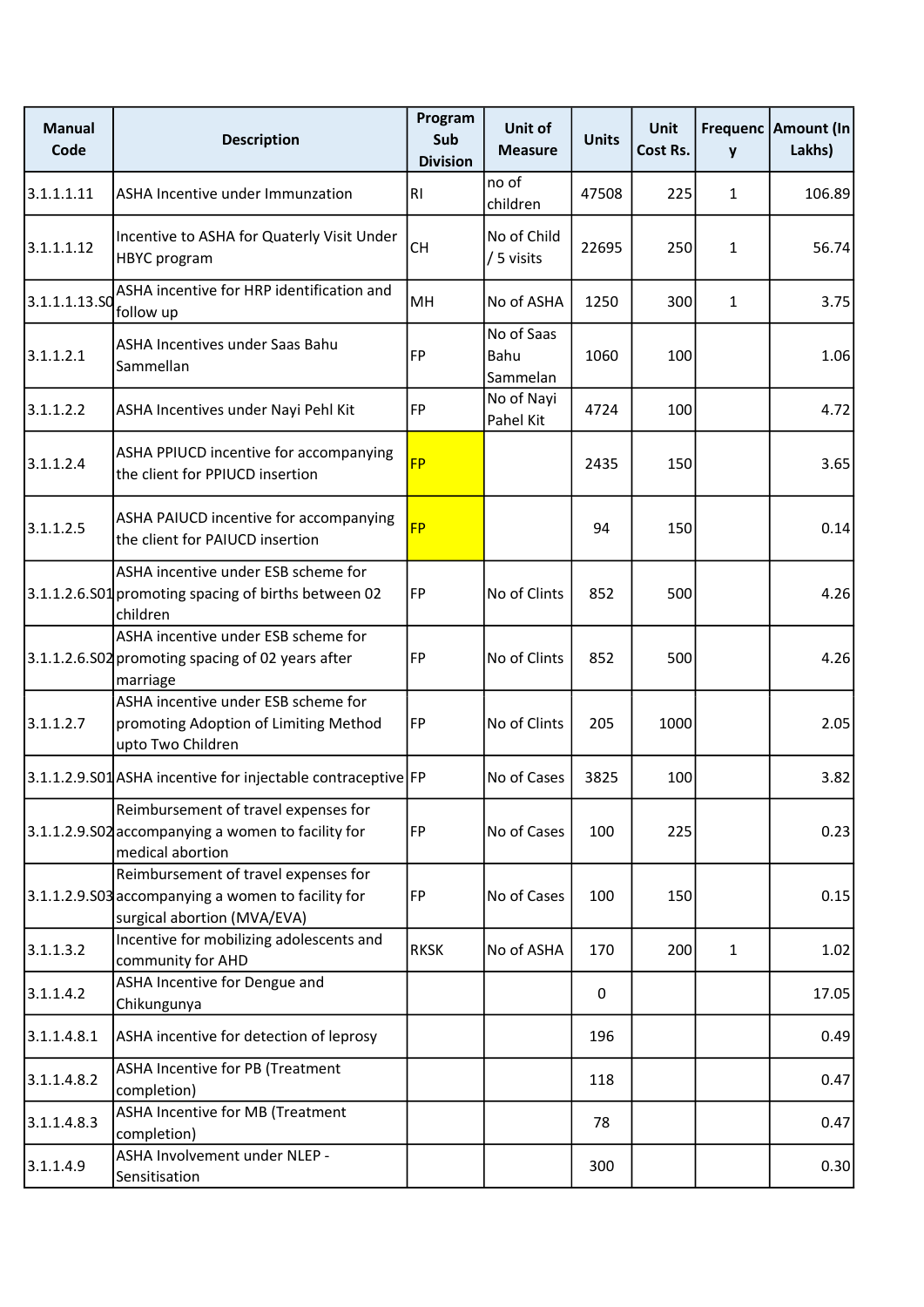| <b>Manual</b><br>Code | <b>Description</b>                                                                                                          | Program<br>Sub<br><b>Division</b> | Unit of<br><b>Measure</b>      | <b>Units</b> | <b>Unit</b><br>Cost Rs. | y            | Frequenc   Amount (In<br>Lakhs) |
|-----------------------|-----------------------------------------------------------------------------------------------------------------------------|-----------------------------------|--------------------------------|--------------|-------------------------|--------------|---------------------------------|
| 3.1.1.5.1             | <b>ASHA Incentive under NIDDCP</b>                                                                                          |                                   |                                | 0            |                         |              | 5.12                            |
| 3.1.1.5.2.S03         | ASHA Incentive Filling of CBAC forms Under<br><b>HWC</b>                                                                    | CP                                |                                | $\mathbf 0$  |                         |              | 11.50                           |
| 3.1.1.5.2.504         | ASHA Incentive for Mobilising, Screening<br>and Follow Up Under HWC                                                         | <b>CP</b>                         |                                | 0            |                         |              | 11.50                           |
| 3.1.1.6.1             | ASHA incentives for routine activities                                                                                      | <b>CP</b>                         |                                | 1705         |                         |              | 409.20                          |
|                       | 3.1.1.6.3.S04 Incentive to ASHA Facilitator                                                                                 | <b>CP</b>                         |                                | 86           |                         |              | 4.64                            |
| 3.1.1.6.3.S05         | Incentive to ASHA for Health Promotion<br>Day                                                                               | <b>CP</b>                         |                                | 1705         |                         |              | 40.92                           |
|                       | 3.1.1.6.3.S06 Incentive to ASHA under PMMVY                                                                                 | <b>CP</b>                         |                                | 10230        |                         |              | 10.23                           |
| 3.1.1.6.3.507         | Incentive to ASHA Facilitator for CBAC, HRP<br>and SAM Tracking                                                             | <b>CP</b>                         |                                | 86           |                         |              | 12.90                           |
| 3.1.2.10              | Any Other (ASHATraining Cost)                                                                                               |                                   |                                | $\mathbf 0$  |                         |              | 24.00                           |
| 3.1.3.1               | Supervision costs by ASHA facilitators(12<br>months)                                                                        | <b>CP</b>                         |                                | 86           |                         |              | 61.92                           |
| 3.1.3.2               | Support provisions to ASHA (Uniform)                                                                                        | <b>CP</b>                         |                                | 1791         |                         |              | 10.75                           |
| 3.1.3.3               | Awards to ASHA's/Link workers                                                                                               | <b>CP</b>                         |                                | $\mathbf 0$  |                         |              | 5.56                            |
| 3.1.3.4               | Mobilization of children through ASHA or<br>other mobilizers                                                                | R <sub>l</sub>                    | No of<br>session               | 31584        | 150                     | $\mathbf{1}$ | 47.38                           |
| 3.1.3.5.501           | Incentive for other link workers for<br>Prepration of Due List of Childrens to be<br>immunized                              | R <sub>l</sub>                    | No of<br>session               | 2400         | 100                     | 1            | 2.40                            |
| 3.2.1.SO <sub>2</sub> | Other activities under Mission Parivar Vikas<br>: Demand Generation (Saas Bahu<br>Sammellan)                                | FP                                | No of Saas<br>Bahu<br>Sammelan | 1060         | 1500                    |              | 15.90                           |
| 3.2.2                 | <b>Incentives for Peer Educators</b>                                                                                        | <b>RKSK</b>                       | No of PE                       | 680          | 50                      | $\mathbf{1}$ | 4.08                            |
| 3.2.3.1.1             | Treatment Supporter Honorarium (Rs<br>1000)                                                                                 |                                   |                                | 0            |                         |              | 28.65                           |
| 3.2.3.1.2             | Treatment Supporter Honorarium (Rs<br>5000)                                                                                 |                                   |                                | $\mathbf 0$  |                         |              | 4.35                            |
| 3.2.3.1.3             | Incentive for informant (Rs 500)                                                                                            |                                   |                                | 0            |                         |              | 3.22                            |
| 3.2.3.4.S01           | Incentive for community<br>volunteers/supervisors /LT etc undertaking<br><b>ACF</b>                                         |                                   |                                | 0            |                         |              | 34.06                           |
| 3.2.5.2.1             | Dengue & Chikungunya: Vector Control,<br>environmental management & fogging<br>machine                                      |                                   |                                | $\mathbf 0$  |                         |              | 8.24                            |
| 3.3.3.2               | Training of PRI's representatives/ Police<br>personnel/ Teachers/ Transport personnel/<br>NGO personnel/ other stakeholders |                                   |                                | $\mathbf 0$  |                         |              | 0.30                            |
| 3.3.4.S01             | <b>AAA Platform</b>                                                                                                         |                                   |                                | 4405         |                         |              | 19.82                           |
| 4.1.1                 | <b>District Hospitals</b>                                                                                                   | <b>CP</b>                         |                                | 2            |                         |              | 10.00                           |
| 4.1.3                 | <b>Community Health Centers</b>                                                                                             | <b>CP</b>                         |                                | 8            |                         |              | 20.00                           |
| 4.1.4                 | <b>Primary Health Centers</b>                                                                                               | <b>CP</b>                         |                                | 27           |                         |              | 23.63                           |
| 4.1.5                 | Sub Centers                                                                                                                 | <b>CP</b>                         |                                | 204          |                         |              | 24.48                           |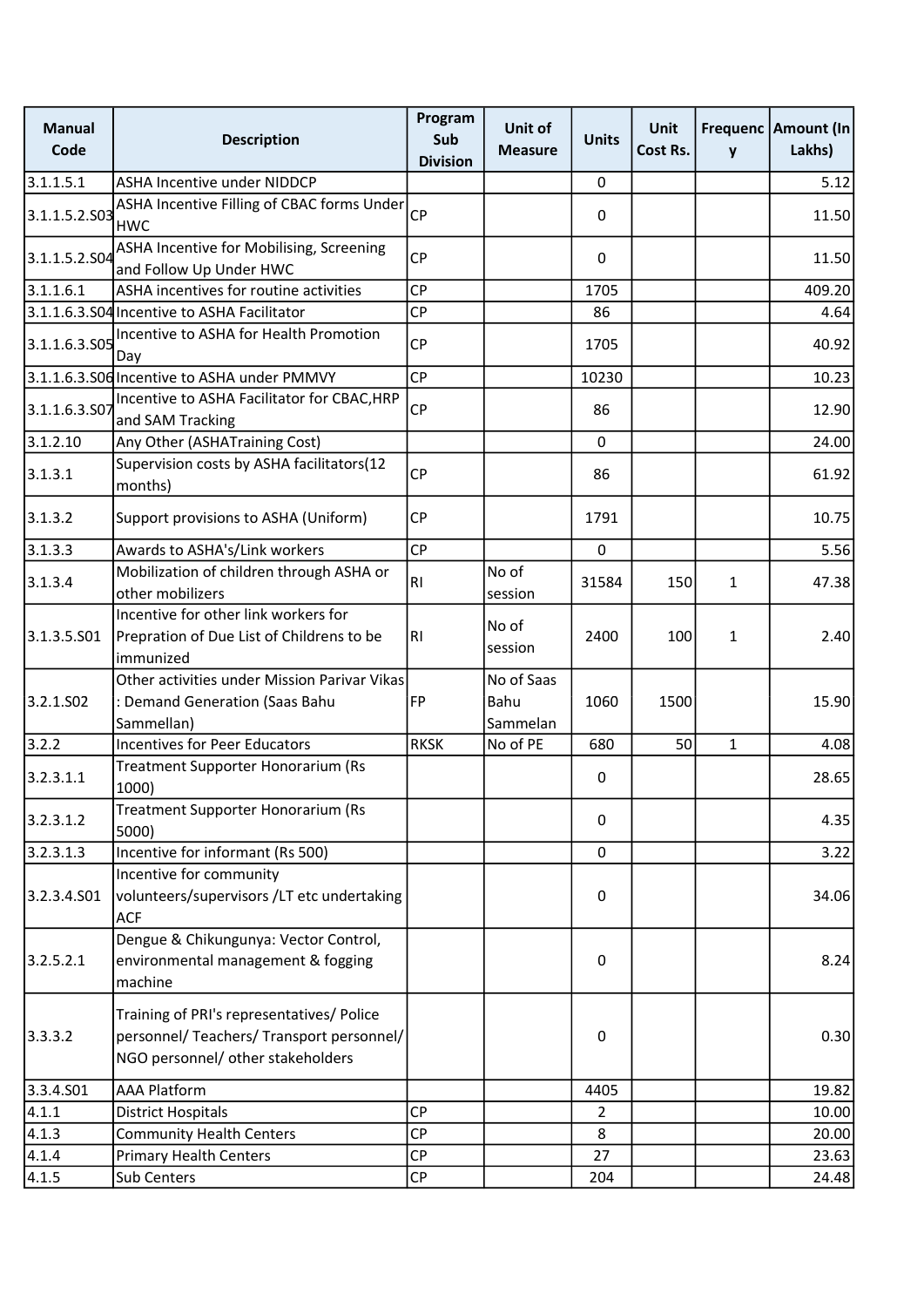| <b>Manual</b><br>Code | <b>Description</b>                                                                     | Program<br>Sub<br><b>Division</b> | Unit of<br><b>Measure</b>     | <b>Units</b> | <b>Unit</b><br>Cost Rs. | y            | Frequenc   Amount (In<br>Lakhs) |
|-----------------------|----------------------------------------------------------------------------------------|-----------------------------------|-------------------------------|--------------|-------------------------|--------------|---------------------------------|
| 4.1.6                 | Village Health Sanitation & Nutrition<br>Committee                                     | <b>CP</b>                         |                               | 888          |                         |              | 53.28                           |
| 4.1.7.S01             | H&WC Additional Untied Grant-SC                                                        | <b>CP</b>                         |                               | 0            |                         |              | 21.90                           |
| 4.1.7.S02             | H&WC Additional Untied Grant-PHC                                                       | <b>CP</b>                         |                               | 0            |                         |              | 9.50                            |
| 5.1.1.2.8             | Infrastructure strengthening of SC to<br>H&WC                                          | <b>CP</b>                         |                               | 0            |                         |              | 308.00                          |
| 5.3.3                 | Blood bank/ Blood storage/ Day care<br>centre for hemoglobinopathies                   | <b>BLOOD</b><br><b>CELL</b>       |                               | 0            |                         |              | 2.00                            |
| 5.3.9                 | Safety Pits                                                                            | <b>RI</b>                         | No.                           | 6            | 6000                    | $\mathbf{1}$ | 0.36                            |
| 5.3.14                | Civil Works under RNTCP                                                                | CD                                |                               | 0            |                         |              | 1.31                            |
| 6.1.1.1.1             | MVA / EVA for Safe Abortion services                                                   | FP/CAC                            | No of MVA/<br><b>EVA kits</b> | 20           | 3000                    |              | 0.60                            |
| 6.1.1.2.3 S01         | Procurement Of Equipment for Skill Lab<br>Under SAANS at District Level                | <b>CH</b>                         | No of<br>Equipment            | $\mathbf{1}$ |                         |              | 2.50                            |
| 6.1.1.2.3.502         | Procurement Of Hand held Pulse Oximeter<br>and nebulizer under SAANS at District Level | <b>CH</b>                         | No of<br>Equipment            | 36           |                         |              | 3.24                            |
|                       | 6.1.1.2.4.S05 Procurement of Phototherepy for NBSU                                     | <b>CH</b>                         | No of<br>Equipment            | $\mathbf{1}$ | 65000                   | $\mathbf{1}$ | 1.30                            |
|                       | 6.1.1.2.4.S06 Procurement of Radiant Warmer for NBSU                                   | <b>CH</b>                         | No of<br>Equipment            | $\mathbf{1}$ | 60000                   | $\mathbf{1}$ | 2.40                            |
| 6.1.1.3.1             | <b>NSV</b> kits                                                                        | FP                                |                               | $\mathbf{1}$ | 1000                    |              | 0.01                            |
| 6.1.1.3.5             | PPIUCD forceps                                                                         | FP                                | No of Kallys<br>forceps       | 5            | 1000                    |              | 0.05                            |
| 6.1.1.5.1             | Equipment for Mobile health teams                                                      | <b>RBSK</b>                       | No of teams                   | 12           | 5000                    | $\mathbf{1}$ | 0.60                            |
| 6.1.1.15.2            | <b>Equipment for IHIP</b>                                                              |                                   |                               | 0            |                         |              | 0.60                            |
| 6.1.1.17.1            | Equipments                                                                             |                                   |                               | $\mathbf 0$  |                         |              | 0.05                            |
| 6.1.1.18.1            | Procurement of Equipment                                                               |                                   |                               | $\mathbf 0$  |                         |              | 2.50                            |
| 6.1.1.19.3            | Grant-in-aid for Vision Centre (PHC) (Govt.                                            |                                   |                               | 0            |                         |              | 1.00                            |
| 6.1.1.21.4            | Non-recurring GIA: Machinery &<br>Equipment for CHC                                    |                                   |                               | 0            |                         |              | 2.50                            |
| 6.1.2.3.1             | <b>MCR</b>                                                                             |                                   |                               | 100          |                         |              | 0.40                            |
| 6.1.2.3.2             | Aids/Appliance                                                                         |                                   |                               | 0            |                         |              | 0.17                            |
| 6.1.2.5.1             | Tablets; software for H&WC and ANM/<br><b>MPW</b>                                      | <b>CP</b>                         |                               | 0            |                         |              | 0.95                            |
| 6.1.3.1.3             | <b>Equipment Maintenance</b>                                                           |                                   |                               | 0            |                         |              | 1.47                            |
| 6.2.1.2               | Drugs for Safe Abortion (MMA)                                                          | FP/CAC                            | No of<br><b>Tablets</b>       | 300          |                         |              | 0.04                            |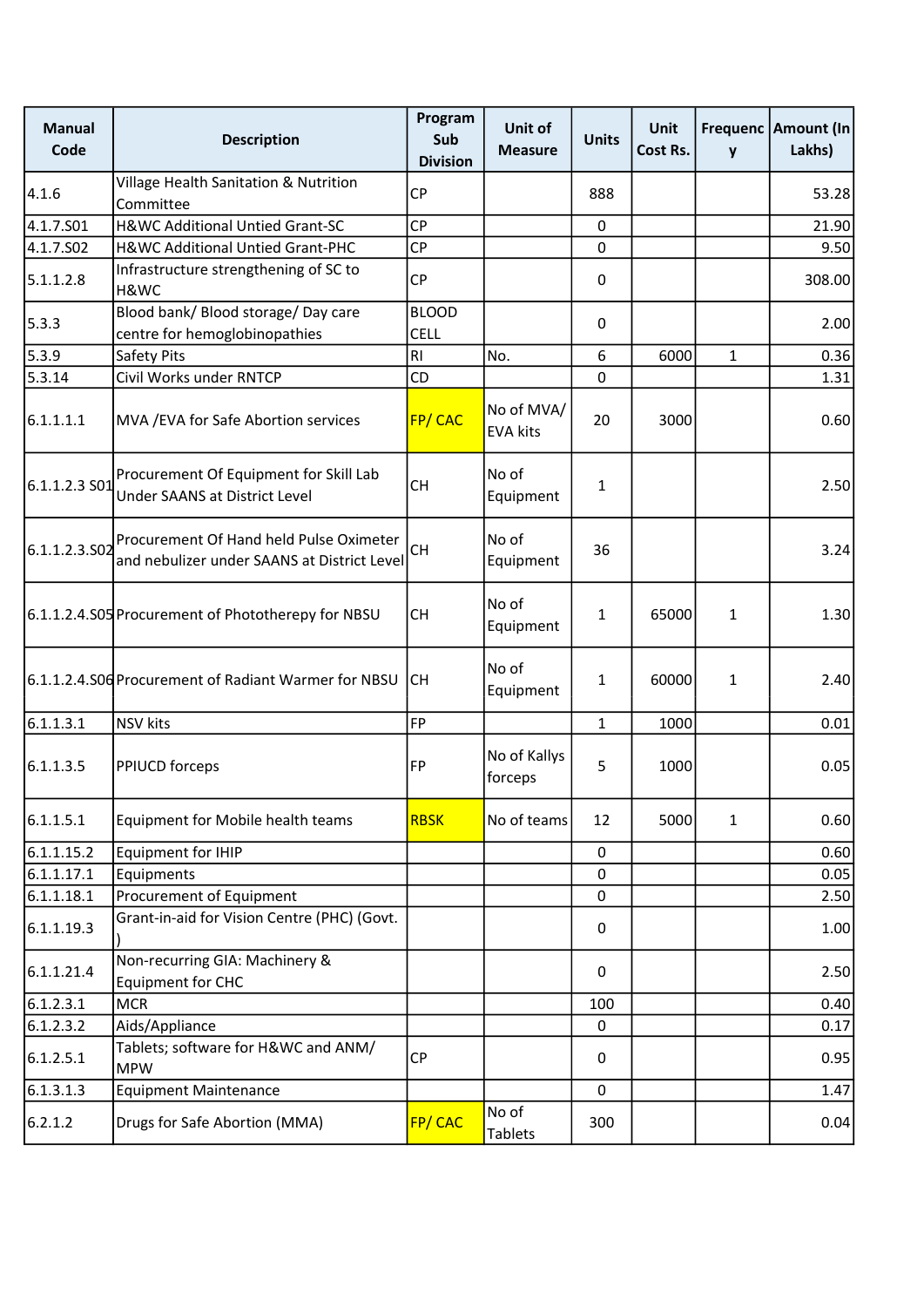| <b>Manual</b><br>Code | <b>Description</b>                                                                             | Program<br>Sub<br><b>Division</b> | Unit of<br><b>Measure</b> | <b>Units</b> | Unit<br>Cost Rs. | y            | Frequenc   Amount (In<br>Lakhs) |
|-----------------------|------------------------------------------------------------------------------------------------|-----------------------------------|---------------------------|--------------|------------------|--------------|---------------------------------|
| 6.2.1.7.5.501         | Drugs & Consumables Normal Delivery L1<br>Facility                                             | MH                                | No of<br>benificieries    | 500          | 100              |              | 0.10                            |
| 6.2.1.7.5.S02         | Drugs & Consumables Normal Delivery L2<br>Facility                                             | MH                                | No of<br>benificieries    | 7900         | 200              | 1            | 3.16                            |
| 6.2.1.7.5.S03         | Drugs & Consumables Normal Delivery L3<br>Facility                                             | MH                                | No of<br>benificieries    | 10800        | 300              | 1            | 8.64                            |
| 6.2.1.7.5.S04         | Drugs & Consumables Caesarean Delivery<br>L3 Facility                                          | MH                                | No of<br>benificieries    | 400          | 1800             | 1            | 1.44                            |
| 6.2.1.7.5.508         | Drugs & Consumables Safe Dilivery Kit for<br>HIV infected Pregnant Women                       | MH                                | No of<br>benificieries    | 25           | 1500             | 1            | 0.38                            |
| 6.2.2.9               | AEFI kit under RI Program                                                                      | RI                                | No.                       | 50           | 200              | $\mathbf{1}$ | 0.10                            |
| 6.2.3.1               | Nayi Pehl Kit                                                                                  | <b>FP</b>                         | No of Nayi<br>Pahel Kit   | 4724         | 220              |              | 10.39                           |
| 6.2.5.1               | Medicine for Mobile health team                                                                | <b>RBSK</b>                       | No of teams               | 12           | 5000             | $\mathbf{1}$ | 0.60                            |
| 6.2.6.4               | Replenishment of ASHA HBNC kits                                                                | <b>CP</b>                         |                           | 1502         |                  |              | 2.25                            |
| 6.2.8.1               | Red/Black plastic bags et                                                                      | R <sub>l</sub>                    | No of<br>session          | 39480        | 10               | $\mathbf{1}$ | 3.95                            |
| 6.2.8.2               | Bleach/Hypochlorite solution/ Twin bucket<br>and hub cutter                                    | R <sub>l</sub>                    |                           | 11           |                  |              | 0.17                            |
| 6.2.9.1               | AYUSH drugs for DH / CHC / PHC                                                                 | <b>AYUSH</b>                      |                           | 21           |                  |              | 10.50                           |
| 6.2.10.1              | <b>Consumables for NOHP</b>                                                                    |                                   |                           | $\mathbf 0$  |                  |              | 5.00                            |
| 6.2.12.1              | Chloroquine phosphate tablets                                                                  |                                   |                           | $\pmb{0}$    |                  |              | 0.20                            |
| 6.2.12.2              | Primaquine tablets 2.5 mg                                                                      |                                   |                           | 0            |                  |              | 0.10                            |
| 6.2.12.3              | Primaquine tablets 7.5 mg                                                                      |                                   |                           | $\pmb{0}$    |                  |              | 0.20                            |
| 6.2.13.1              | Supportive drugs, lab. Reagents                                                                |                                   |                           | $\mathbf 0$  |                  |              | 0.68                            |
| 6.2.14.1              | Laboratory Materials                                                                           |                                   |                           | 0            |                  |              | 16.61                           |
| 6.2.14.2              | Procurement of Drugs                                                                           |                                   |                           | $\mathbf 0$  |                  |              | 8.59                            |
| 6.2.15.1              | Assistance for<br>consumables/drugs/medicines to the<br>Govt./District Hospital for Cat sx etc | <b>NCD</b>                        |                           | 0            |                  |              | 11.05                           |
| 6.2.18.1              | Procurement of medicine & consumables<br>for TCC under NTCP                                    |                                   |                           | 0            |                  |              | 2.00                            |
| 6.2.19.1              | Drugs & supplies for District NCD Clinic                                                       |                                   |                           | 0            |                  |              | 12.00                           |
| 6.2.19.3              | Drugs & supplies for CHC NCD Clinic                                                            |                                   |                           | 0            |                  |              | 10.00                           |
| 6.2.19.4              | Drugs & supplies for PHC level                                                                 |                                   |                           | 0            |                  |              | 8.00                            |
| 6.2.19.5              | Drugs & supplies for Sub-Centre level                                                          |                                   |                           | 0            |                  |              | 26.38                           |
| 6.2.22.1              | Cost of Lab recurring expences for H & WC                                                      | CP                                |                           | 0            |                  |              | 27.60                           |
| 6.4.3.501             | Free Diagnostics for Pregnant women<br>under JSSK - USG on PPP for PMSMA                       | MH                                | No of USG                 | 1100         | 300              | $\mathbf{1}$ | 3.30                            |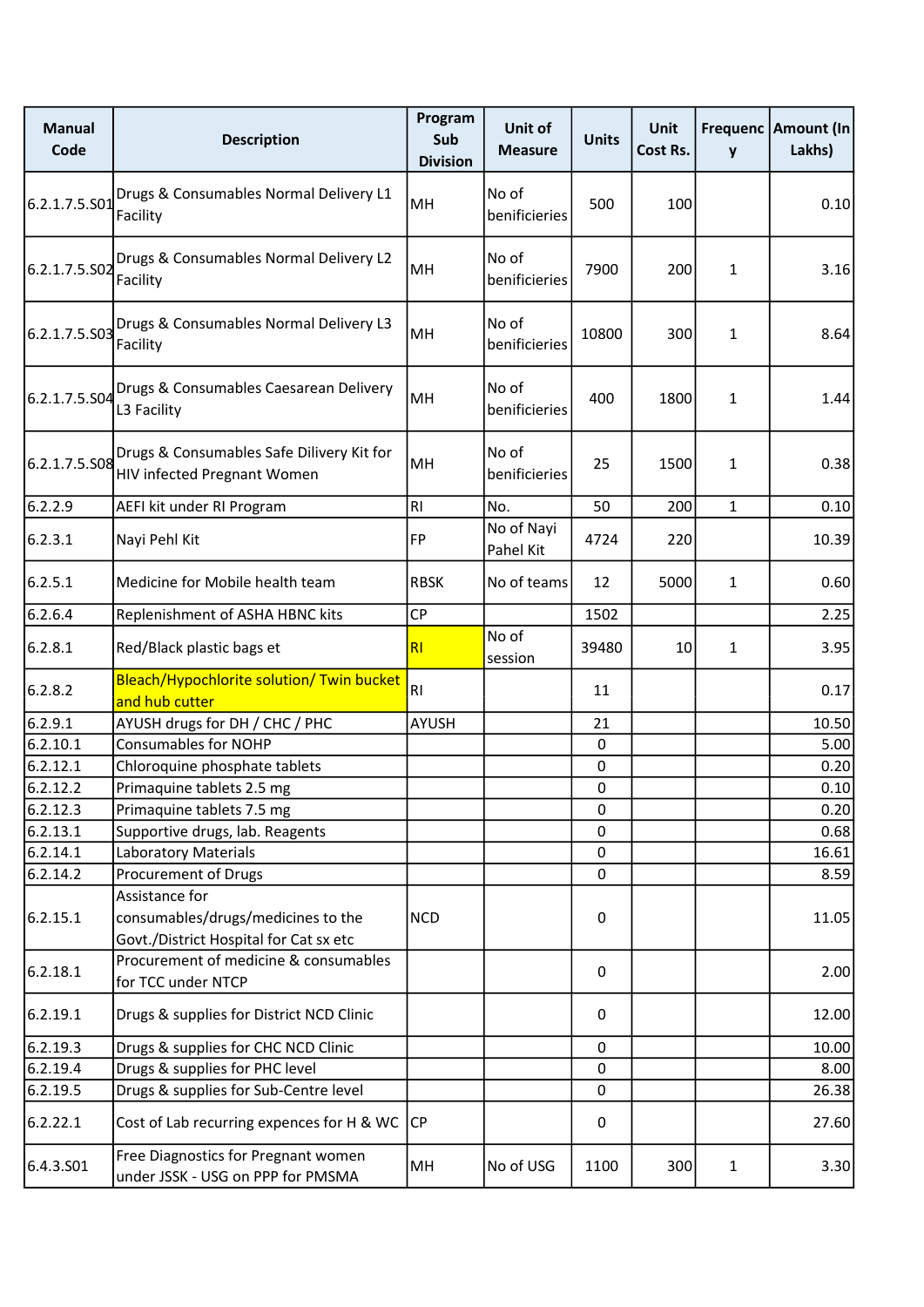| <b>Manual</b><br>Code     | <b>Description</b>                                                                                    | Program<br>Sub<br><b>Division</b> | Unit of<br><b>Measure</b> | <b>Units</b>   | Unit<br>Cost Rs. | y            | Frequenc Amount (In<br>Lakhs) |
|---------------------------|-------------------------------------------------------------------------------------------------------|-----------------------------------|---------------------------|----------------|------------------|--------------|-------------------------------|
| 6.4.3.SO <sub>2</sub>     | Free Diagnostics for Pregnant women<br>under JSSK- AVD for for HIV & Syphilis at<br><b>VHNDs</b>      | MH                                | No of AVD                 | 238            | 25               | 1            | 6.19                          |
| 6.4.3.S03                 | Free Diagnostics for Pregnant women<br>under JSSK-MH                                                  | <b>MH</b>                         | No of<br>benificieries    | 57500          | 200              | 1            | 18.40                         |
| 6.4.4                     | Free Diagnostics for Sick infants under JSSK                                                          | lCH                               | No of units               | $\mathbf{1}$   |                  |              | 1.20                          |
| 7.5.2                     | Any Other                                                                                             |                                   |                           | $\mathbf 0$    |                  |              | 5.73                          |
| 8.1.1.1                   | <b>ANMs</b>                                                                                           | MH                                |                           | 231            |                  |              | 448.16                        |
| 8.1.1.2.505               | Staff Nurses-MH                                                                                       | MH                                |                           | 49             |                  |              | 147.90                        |
| 8.1.1.2.511               | Staff Nurse - HWC                                                                                     | <b>CP</b>                         |                           | $\pmb{0}$      |                  |              | 40.90                         |
| 8.1.1.5.502               | Laboratory Technicians -HR                                                                            |                                   |                           | 9              |                  |              | 22.97                         |
| 8.1.1.5.504               | Laboratory Technicians - RNTCP                                                                        |                                   |                           | $\pmb{0}$      |                  |              | 52.38                         |
| 8.1.1.6.S05               | OT Technician                                                                                         | <b>MH</b>                         |                           | 3              |                  |              | 6.84                          |
| 8.1.1.9                   | Radiographer/X-ray technician                                                                         |                                   |                           | 4              |                  |              | 10.13                         |
| 8.1.1.10.S02              | Physiotherapist/ Occupational Therapist-<br><b>CD-NLEP</b>                                            | <b>CD</b>                         |                           | $\pmb{0}$      |                  |              | 4.21                          |
| 8.1.1.12                  | Others (Para Medical Worker)-NLEP                                                                     | <b>CD</b>                         |                           | $\pmb{0}$      |                  |              | 12.84                         |
| 8.1.2.1.504               | Obstetricians and Gynaecologists -MH                                                                  | MH                                |                           | 2              |                  |              | 28.80                         |
| 8.1.2.3.505               | Anaesthetists - MH                                                                                    | MH                                |                           | $\mathbf{1}$   |                  |              | 7.20                          |
| 8.1.3.4.SO2               | <b>ENT-UPHSSP</b>                                                                                     | <b>HS</b>                         |                           | $\pmb{0}$      |                  |              | 13.86                         |
| 8.1.3.4.503               | <b>ENT-NCD-Deafness</b>                                                                               | <b>NCD</b>                        |                           | $\mathbf 0$    |                  |              | 7.20                          |
| 8.1.3.8                   | Microbiologists (MD)                                                                                  | <b>HS</b>                         |                           | $\mathbf 0$    |                  |              | 13.86                         |
|                           | FRU Operationalization for Gynae &<br>8.1.3.10.S01 anesthetist specialist on call from govt<br>sector | MH                                | No of C-<br>section       | 6              | 3000             | 1            | 0.18                          |
| 8.1.3.10.S02              | <b>FRU Operationalization Gynecologists</b><br>specialist on call from pvt sector                     | MH                                | No of C-<br>section       | 3              | 4500             | 1            | 0.14                          |
| 8.1.3.10.S03              | FRU Operationalization anesthetist<br>specialist on call for from pvt sector                          | MH                                | No of C-<br>section       | 3              | 3000             | $\mathbf{1}$ | 0.09                          |
| 8.1.4.1.501               | Dental Surgeons- DH & CHC                                                                             |                                   |                           | $\mathbf{1}$   |                  |              | 6.74                          |
| 8.1.5.503                 | <b>Medical Officers -MH</b>                                                                           | MH                                |                           | 5              |                  |              | 32.37                         |
| 8.1.5.504                 | <b>Medical Officers - UPHSSP</b>                                                                      | <b>HS</b>                         |                           | $\mathbf 0$    |                  |              | 8.82                          |
| 8.1.6.1                   | <b>AYUSH MOs</b>                                                                                      | AYUSH                             |                           | 21             |                  |              | 100.24                        |
| 8.1.6.2                   | Pharmacist - AYUSH                                                                                    | <b>AYUSH</b>                      |                           | 8              |                  |              | 14.30                         |
| 8.1.7.1.1                 | MOs-AYUSH                                                                                             | <b>RBSK</b>                       |                           | 23             |                  |              | 104.12                        |
| 8.1.7.1.2.S01 MOs-MBBS    |                                                                                                       | <b>RBSK</b>                       |                           | 1              |                  |              | 6.99                          |
| 8.1.7.1.4                 | <b>ANM</b>                                                                                            | <b>RBSK</b>                       |                           | 12             |                  |              | 26.19                         |
| 8.1.7.1.5.S02 Pharmacists |                                                                                                       | <b>RBSK</b>                       |                           | 12             |                  |              | 30.87                         |
| 8.1.8.1                   | <b>Medical Officers</b>                                                                               | <b>CH</b>                         |                           | $\mathbf{1}$   |                  |              | 8.32                          |
| 8.1.8.2                   | <b>Staff Nurse</b>                                                                                    | <b>CH</b>                         |                           | 4              |                  |              | 12.79                         |
| 8.1.8.3                   | Cook cum caretaker                                                                                    | <b>CH</b>                         |                           | $\overline{2}$ |                  |              | 2.60                          |
| 8.1.8.5                   | Feeding demonstrator for NRC                                                                          | <b>CH</b>                         |                           | $\mathbf{1}$   |                  |              | 3.04                          |
| 8.1.9.1                   | Paediatrician                                                                                         | <b>CH</b>                         |                           | 3              |                  |              | 60.00                         |
| 8.1.9.3.501               | Staff Nurse - SNCU/KMC                                                                                | <b>CH</b>                         |                           | 12             |                  |              | 38.34                         |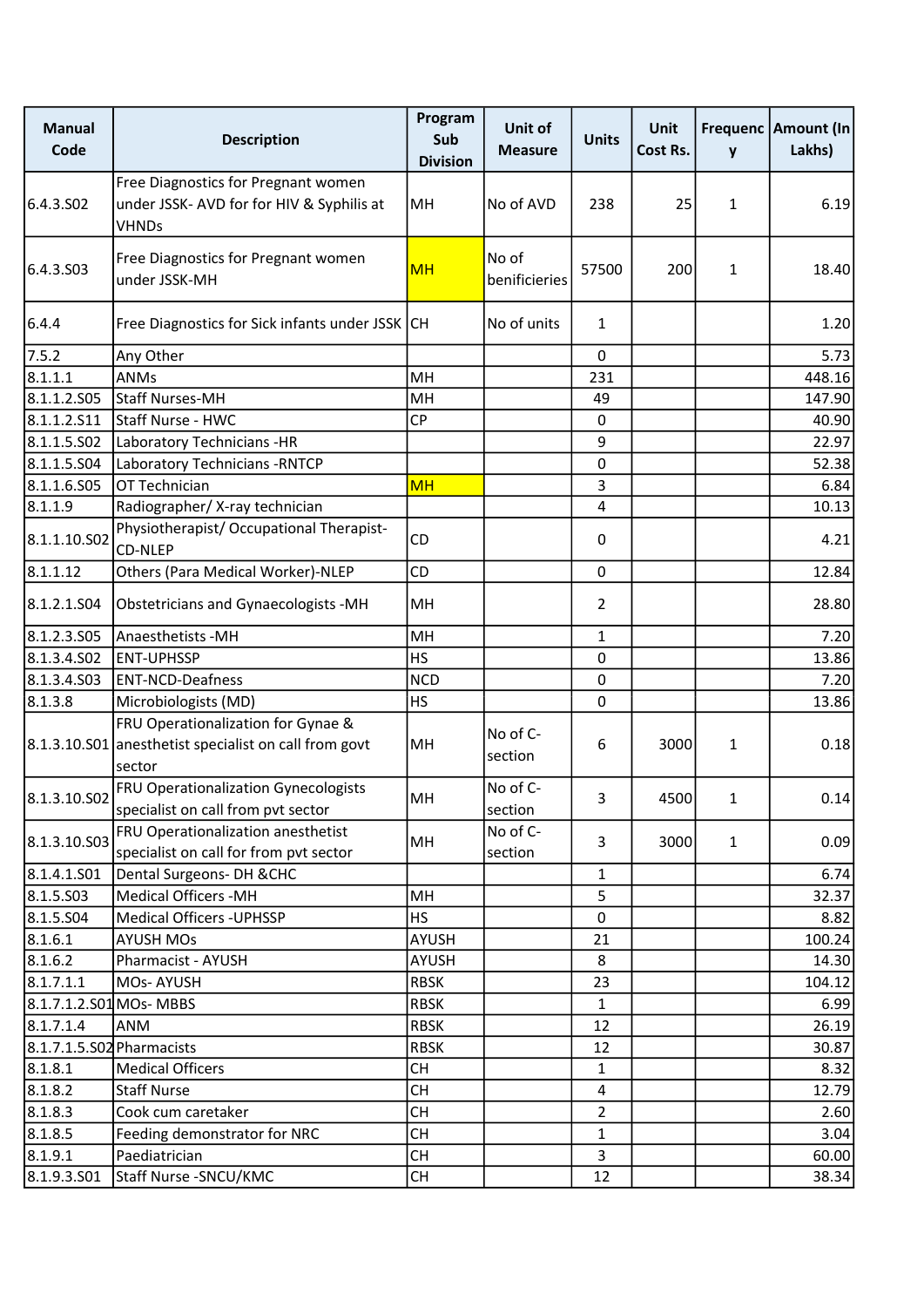| <b>Manual</b><br>Code | <b>Description</b>                                                             | Program<br>Sub<br><b>Division</b> | Unit of<br><b>Measure</b> | <b>Units</b>     | Unit<br>Cost Rs. | y            | Frequenc   Amount (In<br>Lakhs) |
|-----------------------|--------------------------------------------------------------------------------|-----------------------------------|---------------------------|------------------|------------------|--------------|---------------------------------|
| 8.1.9.3.502           | <b>Staff Nurse -NBSU</b>                                                       | <b>CH</b>                         |                           | $\boldsymbol{6}$ |                  |              | 14.23                           |
| 8.1.9.6.502           | Others- SNCU Staff (Ward Aaya/ Cleaner/<br>Security Guard)                     | <b>CH</b>                         |                           | 9                |                  |              | 12.43                           |
| 8.1.9.6.503           | Others- SNCU Staff DEO                                                         | <b>CH</b>                         |                           | 1                |                  |              | 2.14                            |
| 8.1.12.1              | Mid-level Service Provider                                                     | <b>CP</b>                         |                           | $\mathbf 0$      |                  |              | 173.59                          |
| 8.1.12.2              | Performance incentive for Mid-level<br>service providers                       | <b>CP</b>                         |                           | 0                |                  |              | 103.50                          |
|                       | 8.1.13.1.S02 Counsellor -RKSK                                                  | <b>RKSK</b>                       |                           | 8                |                  |              | 19.64                           |
|                       | 8.1.13.1.S03 Counsellor - RMNCHA-FW                                            | FP                                | No of<br>Councelor        | 3                |                  |              | 6.15                            |
| 8.1.13.5              | Audiometrician/ Audiologist-NCD-NPPCD                                          | <b>NCD</b>                        |                           | 0                |                  |              | 2.70                            |
| 8.1.13.10             | TBHV-CD-RNTCP                                                                  | CD                                |                           | $\mathbf 0$      |                  |              | 27.79                           |
| 8.1.13.18             | Audiometrics Asstt.NCD-NPPCD                                                   | <b>NCD</b>                        |                           | $\mathbf 0$      |                  |              | 1.53                            |
| 8.1.13.19             | Instructor for Hearing Imapired Children-<br>NCD-NPPCD                         | <b>NCD</b>                        |                           | 0                |                  |              | 1.53                            |
|                       | 8.1.13.22.S01Cook UPHSSP                                                       | <b>DHS</b>                        |                           | $\mathbf 0$      |                  |              | 1.31                            |
|                       | 8.1.13.22.S0 Dietician/ Nutritionist UPHSSP                                    | <b>DHS</b>                        |                           | $\mathbf 0$      |                  |              | 3.54                            |
|                       | 8.1.13.22.S04 Lab Technician UPHSSP                                            | <b>DHS</b>                        |                           | $\pmb{0}$        |                  |              | 6.52                            |
|                       | 8.1.13.22.SO OT Technician UPHSSP                                              | <b>DHS</b>                        |                           | $\mathbf 0$      |                  |              | 4.35                            |
|                       | 8.1.13.22.S0 Rogi Sahayata Kendra Manager                                      | QA                                |                           | $\overline{a}$   |                  |              | 5.56                            |
|                       | 8.1.13.22.S0 Staff Nurse UPHSSP                                                | <b>DHS</b>                        |                           | $\pmb{0}$        |                  |              | 105.87                          |
|                       | 8.1.13.22.S1 (X-Ray Technician UPHSSP                                          | <b>DHS</b>                        |                           | $\pmb{0}$        |                  |              | 4.35                            |
|                       | 8.1.13.22.S11 Physiotherapist UPHSSP                                           | <b>DHS</b>                        |                           | $\mathbf 0$      |                  |              | 2.59                            |
|                       | 8.1.13.22.S1 Rogi Sahayata Kendra Operator                                     | QA                                |                           | 2                |                  |              | 2.95                            |
|                       | 8.1.13.22.S1 Ward Aaya/Boy UPHSSP                                              | <b>DHS</b>                        |                           | $\pmb{0}$        |                  |              | 7.87                            |
|                       | 8.1.13.22.S1 ECG Technician UPHSSP                                             | <b>DHS</b>                        |                           | $\mathbf 0$      |                  |              | 2.17                            |
|                       | 8.1.13.22.S1 CSSD Technician UPHSSP                                            | <b>DHS</b>                        |                           | $\pmb{0}$        |                  |              | 2.17                            |
|                       | 8.1.16.2.S01 Cold Chain Handlers                                               | R <sub>1</sub>                    |                           | $\pmb{0}$        |                  |              | 2.00                            |
|                       | 8.1.16.6.S02 Data Entry Operator CD-RCP                                        | <b>CD</b>                         |                           | 0                |                  |              | 0.25                            |
|                       | 8.1.16.7.S05 Cleaner -NRC                                                      | <b>CH</b>                         |                           | $\mathbf{1}$     |                  |              | 1.44                            |
| 8.4.7                 | Incentive to provider for PPIUCD services<br>@Rs 150 per PPIUCD insertion      | FP                                | No of Clints              | 2435             | 150              |              | 3.65                            |
| 8.4.8                 | Incentive to provider for PAIUCD Services<br>@Rs 150 per PAIUCD insertion      | FP                                | No of Clints              | 94               | 150              |              | 0.14                            |
| 8.4.9                 | Team based incentives for Health &<br>Wellness Centers (H&WC Sub Center)       | <b>CP</b>                         |                           | $\mathbf 0$      |                  |              | 75.90                           |
| 8.4.10                | Team based incentives for Health &<br>Wellness Centers (H&WC PHC)              | <b>CP</b>                         |                           | $\mathbf 0$      |                  |              | 25.84                           |
| 8.4.12.S01            | HRP identification and follow up for ANM                                       | MH                                | No of HRP                 | 1250             | 200              | $\mathbf{1}$ | 2.50                            |
| 8.4.12.503            | Performance based Incentives to RMNCHA<br><b>Counselors in Family Planning</b> | <b>FP</b>                         | No of Clints              | 382              | 50               |              | 0.19                            |
| 8.4.12.S04            | RI Cold chain handlers incentive                                               | RI                                | No                        | 10               | 2400             | 12           | 2.88                            |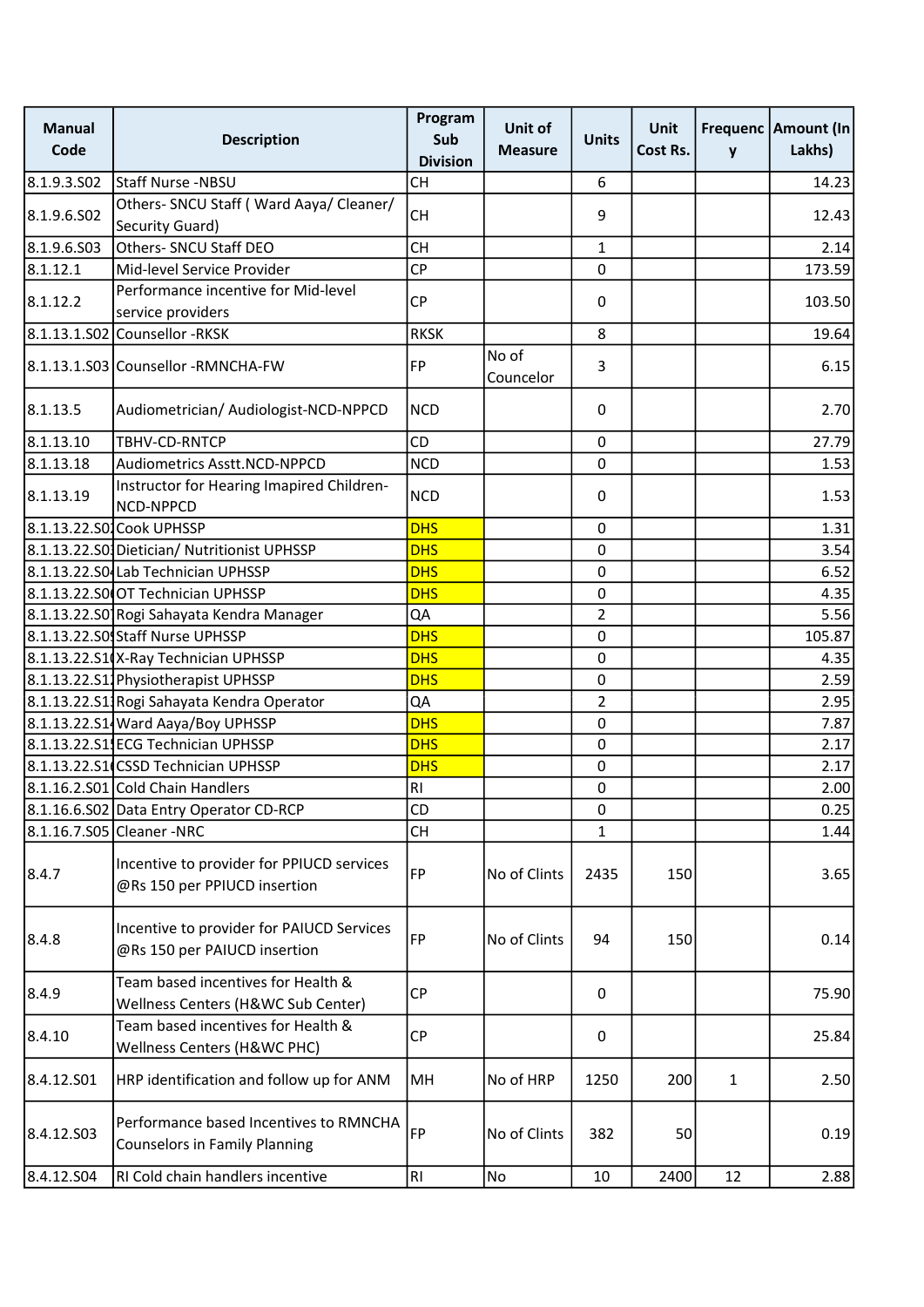| <b>Manual</b><br>Code | <b>Description</b>                                                                                   | Program<br>Sub<br><b>Division</b> | Unit of<br><b>Measure</b> | <b>Units</b>   | Unit<br>Cost Rs. | y            | Frequenc Amount (In<br>Lakhs) |
|-----------------------|------------------------------------------------------------------------------------------------------|-----------------------------------|---------------------------|----------------|------------------|--------------|-------------------------------|
| 9.1.6.1               | Development/ translation and duplication<br>of training materials                                    | <b>CH</b>                         | No of<br>Module           | 590            | 100              | $\mathbf{1}$ | 0.59                          |
| 9.2.2.S05             | <b>Nurse Mentor</b>                                                                                  | <b>MH</b>                         |                           | $\overline{2}$ |                  |              | 11.27                         |
| 9.2.3.S03             | Incentive for Program Coordination to (HoD MH                                                        |                                   |                           | 0              |                  |              |                               |
| 9.5.16                | Training of Staff Nurses/ANMs / LHVs in<br>SBA                                                       | <b>MH</b>                         |                           | 5              |                  |              | 7.51                          |
| 9.5.2.2.S01           | <b>State and District Lanch of SAANS</b>                                                             | <b>CH</b>                         | No.                       | 1              |                  |              | 0.50                          |
| 9.5.2.2.S02           | State and District Planning and Review<br>Meeting of SAANS                                           | <b>CH</b>                         | No.                       | 1              |                  |              | 0.20                          |
| 9.5.2.19              | Orientation on National Deworming Day                                                                | <b>RKSK</b>                       |                           | $\overline{2}$ |                  |              | 1.74                          |
|                       | 9.5.2.24.S02 District Training of SAANS                                                              | CH                                |                           | 11             |                  |              | 3.65                          |
|                       | 9.5.2.25.S01 One day Orientation Training for IDCF                                                   | <b>CH</b>                         | No of<br>district         | $\mathbf{1}$   | 150000           | 1            | 1.50                          |
| 9.5.3.1.501           | Qtr.Review/orientation meeting at Block<br>Level for ANM of 57 MPV Districts                         | FP                                | No of<br>Meetings         | 6              | 3000             |              | 0.72                          |
| 9.5.3.1.503           | District Level One Day Orientation of newly<br>recruited ANM/SN ON Family Planning<br><b>Schemes</b> | FP                                | No of<br>Meetings         | 1              | 3000             |              | 0.03                          |
| 9.5.3.2.SO2           | District Level Dissemination Workshop                                                                | FP                                | No of<br>workshops        | 1              | 10000            |              | 0.10                          |
| 9.5.3.22              | Training of Medical officers (Injectible<br>Contraceptive Trainings)                                 | <b>FP</b>                         | No of<br><b>Batches</b>   | 1              | 22800            |              | 0.23                          |
| 9.5.3.23              | Training of AYUSH doctors (Injectible<br>Contraceptive Trainings)                                    | <b>FP</b>                         | No of<br><b>Batches</b>   | 1              | 22800            |              | 0.23                          |
| 9.5.3.24              | Training of Nurses (Staff Nurse/LHV/ANM)<br>(Injectible Contraceptive Trainings)                     | FP                                | No of<br><b>Batches</b>   | 6              | 35800            |              | 2.15                          |
| 9.5.4.4               | AFHS training of ANM/LHV/MPW                                                                         | <b>RKSK</b>                       | No of Batch               | $\mathbf{1}$   | 91905            | 1            | 0.92                          |
| 9.5.4.10              | WIFS trainings (Block)                                                                               | <b>RKSK</b>                       | No of Batch               | 7              | 3000             | 1            | 0.21                          |
| 9.5.4.13.2            | Training of two nodal teachers per school                                                            | <b>RKSK</b>                       | No of<br>school           | 731            | 7000             | 1            | 51.17                         |
| 9.5.4.13.3            | Any other (please specify) Anemia Free<br>Adolcent event at Inter Collages                           | <b>RKSK</b>                       | No of event               | 14             | 5000             | 1            | 0.70                          |
| 9.5.5.1               | RBSK Training - Training of Mobile health<br>team - technical and managerial (5 days)                | <b>RBSK</b>                       | No of batch               | $\overline{2}$ | 15450            | 1            | 0.31                          |
|                       | 9.5.10.1.S01 Training under Immunisation-Data Handler RI                                             |                                   |                           | 0              |                  |              | 0.06                          |
|                       | 9.5.10.1.S04 Training under Immunisation-CCH                                                         | RI                                |                           | $\pmb{0}$      |                  |              | 0.35                          |
| 9.5.12.1              | Training / Capacity Building (Malaria)                                                               | CD                                |                           | $\pmb{0}$      |                  |              | 0.56                          |
| 9.5.14.1              | <b>Trainings under RNTCP</b>                                                                         | CD                                |                           | $\pmb{0}$      |                  |              | 2.86                          |
| 9.5.14.2              | <b>CME</b> (Medical Colleges)                                                                        | CD                                |                           | $\pmb{0}$      |                  |              | 1.60                          |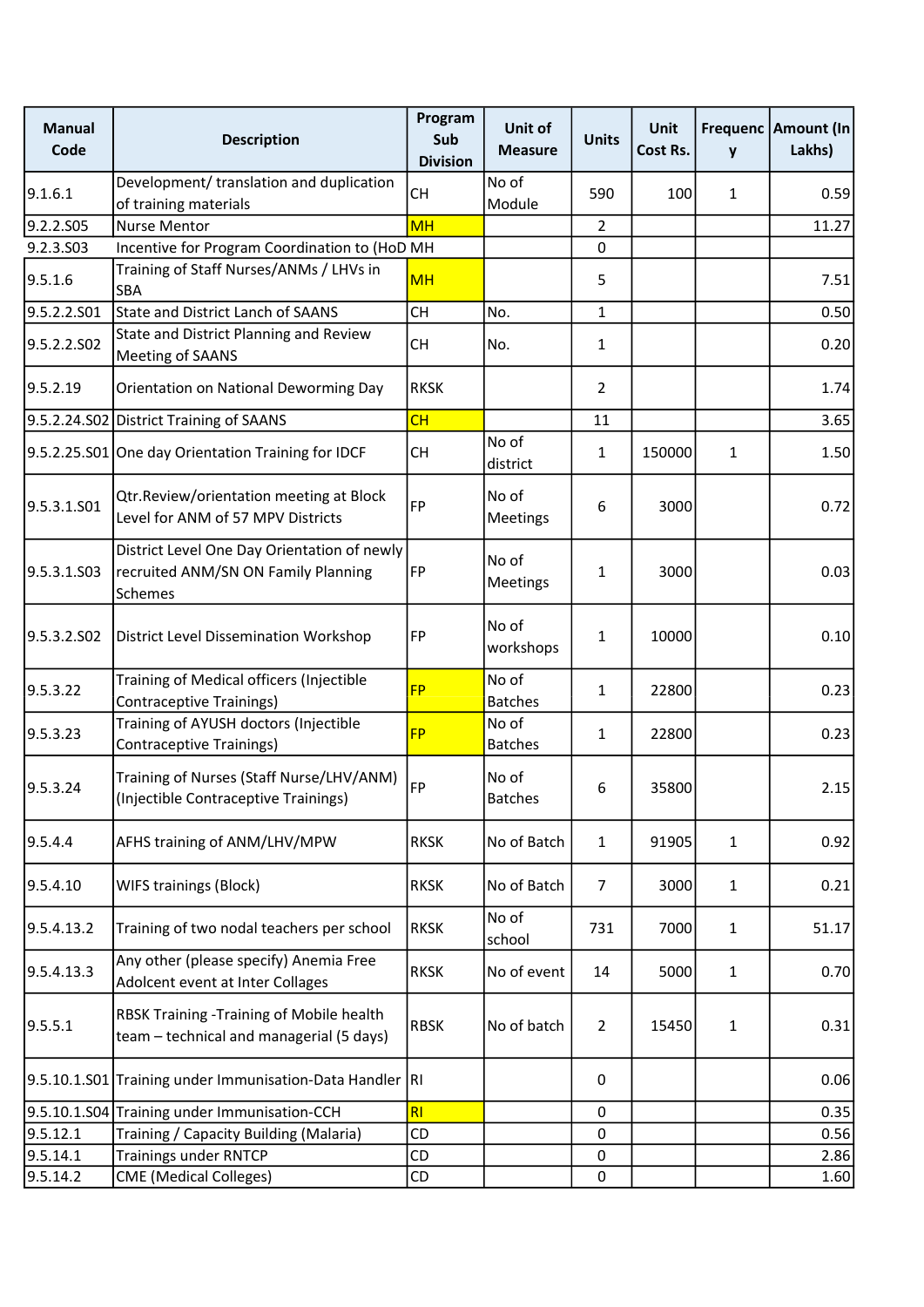| <b>Manual</b><br>Code | <b>Description</b>                                                          | Program<br>Sub<br><b>Division</b> | Unit of<br><b>Measure</b> | <b>Units</b>   | Unit<br>Cost Rs. | $\mathbf{y}$ | Frequenc   Amount (In<br>Lakhs) |
|-----------------------|-----------------------------------------------------------------------------|-----------------------------------|---------------------------|----------------|------------------|--------------|---------------------------------|
| 9.5.17.1              | Training of doctors and staff at DH Level<br>under NPHCE                    | <b>NCD</b>                        |                           | 0              |                  |              | 0.80                            |
| 9.5.18.1.1            | Orientation of Stakeholder organizations                                    | <b>NCD</b>                        |                           | 0              |                  |              | 0.40                            |
| 9.5.18.1.2            | Training of Health Professionals                                            | <b>NCD</b>                        |                           | $\mathbf 0$    |                  |              | 0.40                            |
| 9.5.18.1.3            | <b>Orientation of Law Enforcers</b>                                         | <b>NCD</b>                        |                           | $\mathbf 0$    |                  |              | 0.60                            |
| 9.5.18.1.4            | Other Trainings/Orientations - sessions<br>incorporated in other's training | <b>NCD</b>                        |                           | $\mathbf 0$    |                  |              | 1.30                            |
| 9.5.19.2              | District NCD Cell                                                           | <b>NCD</b>                        |                           | 0              |                  |              | 3.00                            |
| 9.5.25.3              | Kayakalp Trainings                                                          | QA                                | Batch                     | $\mathbf{1}$   | 33000            | $\mathbf{1}$ | 0.33                            |
| 9.5.26.2              | Training cum review meeting for HMIS &<br><b>MCTS at District level</b>     | <b>MIS</b>                        |                           | 0              |                  |              | 0.34                            |
| 9.5.26.3              | Training cum review meeting for HMIS &<br>MCTS at Block level               | <b>MIS</b>                        |                           | 0              |                  |              | 1.55                            |
|                       | 9.5.27.4.S01 Cost of Yoga Sessions                                          | <b>CP</b>                         |                           | $\mathbf 0$    |                  |              | 5.74                            |
| 9.5.29.13.SO          | Scaling up Nurse Mentoring Program<br>Allowances                            | MH                                |                           | $\overline{2}$ |                  |              | 0.78                            |
| 9.5.29.13.SO          | Scaling up Nurse Mentoring Program<br>Honorarium                            | MH                                |                           | $\overline{4}$ |                  |              | 2.40                            |
| 9.5.29.13.SO          | Scaling up Nurse Mentoring Program<br>Yearly TA DA                          | MH                                |                           | 4              |                  |              | 0.12                            |
| 9.5.29.13.SO4         | Scaling up Nurse Mentoring Program<br>Register                              | MH                                |                           | 4              |                  |              | 0.01                            |
| 10.1.1                | Maternal Death Review (both in<br>institutions and community)               | MH                                | No of<br><b>CBMDR</b>     | 70             | 600              | 1            | 0.42                            |
| 10.3.1.5              | Post-MDA surveillance                                                       | CD                                |                           | $\mathbf 0$    |                  |              | 0.70                            |
| 10.4.1                | Management of IDD Monitoring<br>Laboratory                                  |                                   |                           | 0              |                  |              | 0.13                            |
| 11.3                  | Targeting Naturally Occurring Gathering of<br>People/ Health Mela           |                                   |                           | $\overline{2}$ |                  |              | 13.00                           |
| 11.5.1                | Media Mix of Mid Media/ Mass Media                                          | <b>IEC</b>                        |                           | $\overline{2}$ |                  |              | 0.80                            |
| 11.5.4.S02            | Celebration of New Born Care Week                                           | <b>CH</b>                         | No of<br>district         | $\mathbf{1}$   | 50000            | 1            | 0.50                            |
| 11.5.4.S03            | <b>Celebration of Breastfeeding Week</b>                                    | <b>CH</b>                         | No of<br>district         | 1              | 40000            | $\mathbf{1}$ | 0.40                            |
| 11.5.4.S05            | District Level IEC/BCC Activity Under<br><b>SAANS</b>                       | <b>CH</b>                         | No.                       | $\mathbf{1}$   | 200000           |              | 2.00                            |
| 11.6.3                | IEC & promotional activities for World<br>Population Day celebration        | <b>IEC/FP</b>                     | No of<br>events           | $\overline{7}$ |                  |              | 1.34                            |
| 11.6.4                | IEC & promotional activities for Vasectomy<br>Fortnight celebration         | <b>IEC/FP</b>                     | No of<br>events           | $\overline{7}$ |                  |              | 0.74                            |
| 11.8.2                | Any other IEC/BCC activities (Wall Painting<br>Banner & Poster)             | <b>IEC</b>                        |                           | $\pmb{0}$      |                  |              | 2.38                            |
| 11.9.1.S01            | Creating awareness on declining sex ratio<br>issue (PNDT)- Block Level      | <b>IEC/PNDT</b>                   | No of<br>Events           | 6              | 10000            |              | 0.60                            |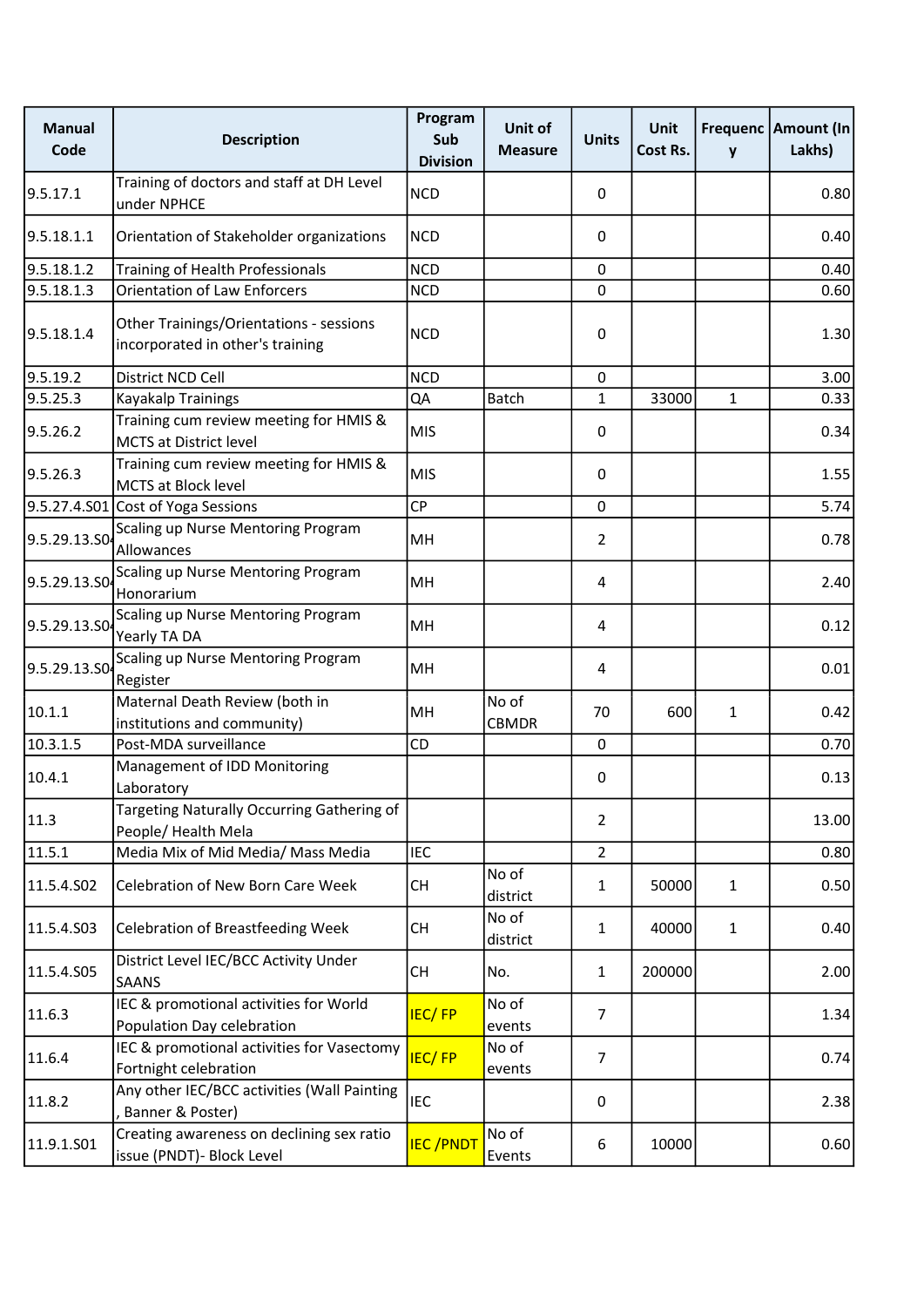| <b>Manual</b><br>Code | <b>Description</b>                                                                                                                                   | Program<br>Sub<br><b>Division</b> | <b>Unit of</b><br><b>Measure</b> | <b>Units</b> | <b>Unit</b><br>Cost Rs. | y            | Frequenc   Amount (In<br>Lakhs) |
|-----------------------|------------------------------------------------------------------------------------------------------------------------------------------------------|-----------------------------------|----------------------------------|--------------|-------------------------|--------------|---------------------------------|
| 11.9.1.SO2            | Creating awareness on declining sex ratio<br>issue (PNDT)- District Level                                                                            | <b>IEC/PNDT</b>                   | No of<br>Events                  | $\mathbf{1}$ | 25000                   |              | 0.25                            |
| 11.10.1.S01           | Donor Refreshment amount                                                                                                                             | <b>BLOOD</b><br><b>CELL</b>       | No of<br>donation                | 0            | 25                      | 1            | 0.26                            |
|                       | 11.10.1.S02 Blood donation Camp                                                                                                                      | <b>BLOOD</b><br><b>CELL</b>       | No of camp                       | $\Omega$     | 2500                    | 1            | 0.45                            |
| 11.10.1.503           | Travel & Communication Expenses for BB<br><b>Counselors PRO BCTV</b>                                                                                 | <b>BLOOD</b><br><b>CELL</b>       |                                  | 0            |                         |              | 0.18                            |
| 11.11.1               | <b>IEC for NPPCD</b>                                                                                                                                 | <b>IEC</b>                        |                                  | 0            |                         |              | 0.50                            |
| 11.14.1               | Health Education & Publicity for NIDDCP                                                                                                              | <b>IEC</b>                        |                                  | 0            |                         |              | 0.26                            |
| 11.15.1               | IEC/BCC for Malaria                                                                                                                                  | <b>IEC</b>                        |                                  | $\mathbf 0$  |                         |              | 0.35                            |
| 11.15.2               | IEC/BCC for Social mobilization (Dengue<br>and Chikungunya)                                                                                          | <b>IEC</b>                        |                                  | 0            |                         |              | 0.20                            |
| 11.16.1               | IEC/BCC: Mass media, Outdoor media,<br>Rural media, Advocacy media for NLEP                                                                          | CD                                |                                  | 0            |                         |              | 0.98                            |
| 11.17.1               | ACSM (State & district)                                                                                                                              | <b>IEC</b>                        |                                  | 0            |                         |              | 6.88                            |
| 11.19.1               | Translation of IEC material and distribution IEC                                                                                                     |                                   |                                  | 0            |                         |              | 0.50                            |
| 11.20.2               | Celebration of days-ie International Day for<br>older persons                                                                                        | <b>IEC</b>                        |                                  | 0            |                         |              | 1.00                            |
| 11.21.1               | IEC/SBCC for NTCP                                                                                                                                    | <b>IEC</b>                        |                                  | 0            |                         |              | 1.50                            |
| 11.22.2               | IEC/BCC for District NCD Cell                                                                                                                        | <b>IEC</b>                        |                                  | 0            |                         |              | 0.50                            |
| 11.24.1               | IEC activities for Health & Wellness centre<br>(H&WC)                                                                                                | <b>IEC</b>                        |                                  | 0            |                         |              | 25.25                           |
| 11.24.3.4             | State-level IEC Campaigns/Other IEC<br>Campaigns                                                                                                     | <b>IEC</b>                        |                                  | 12           |                         |              | 2.50                            |
| 11.24.4.1             | IEC/BCC under NRCP: Rabies Awareness<br>and DO'S and Don'ts in the event of Animal<br><b>Bites</b>                                                   |                                   |                                  | 0            |                         |              | 2.50                            |
| 11.24.4.2             | IEC/BCC under NOHP                                                                                                                                   |                                   |                                  | $\Omega$     |                         |              | 0.50                            |
| 12.1.1                | Printing of MDR formats                                                                                                                              | MH                                |                                  | 140          |                         |              | 0.04                            |
| 12.1.2                | Printing of MCP cards, safe motherhood<br>booklets etc.                                                                                              | MH                                | No of cards                      | 76515        | 17                      | $\mathbf{1}$ | 13.01                           |
| 12.1.3                | Printing of labor room registers and<br>casesheets/ LaQshya related printing                                                                         | MH                                | No of<br>casesheet               | 22000        | 10                      | $\mathbf{1}$ | 2.20                            |
| 12.1.5                | Any other (Printing of CAC Format)                                                                                                                   | FP/CAC                            | No of<br>formats                 | 150          |                         |              | 0.23                            |
| 12.2.4                | Printing of Child Death Review formats                                                                                                               | <b>CH</b>                         |                                  | 13610        |                         |              | 0.07                            |
| 12.2.5                | Printing of compliance cards and reporting<br>formats for National Iron Plus Initiative-for<br>6-59 months age group and for 5-10 years<br>age group | CH                                | No of<br>format                  | 165840       | 1                       | 1            | 1.66                            |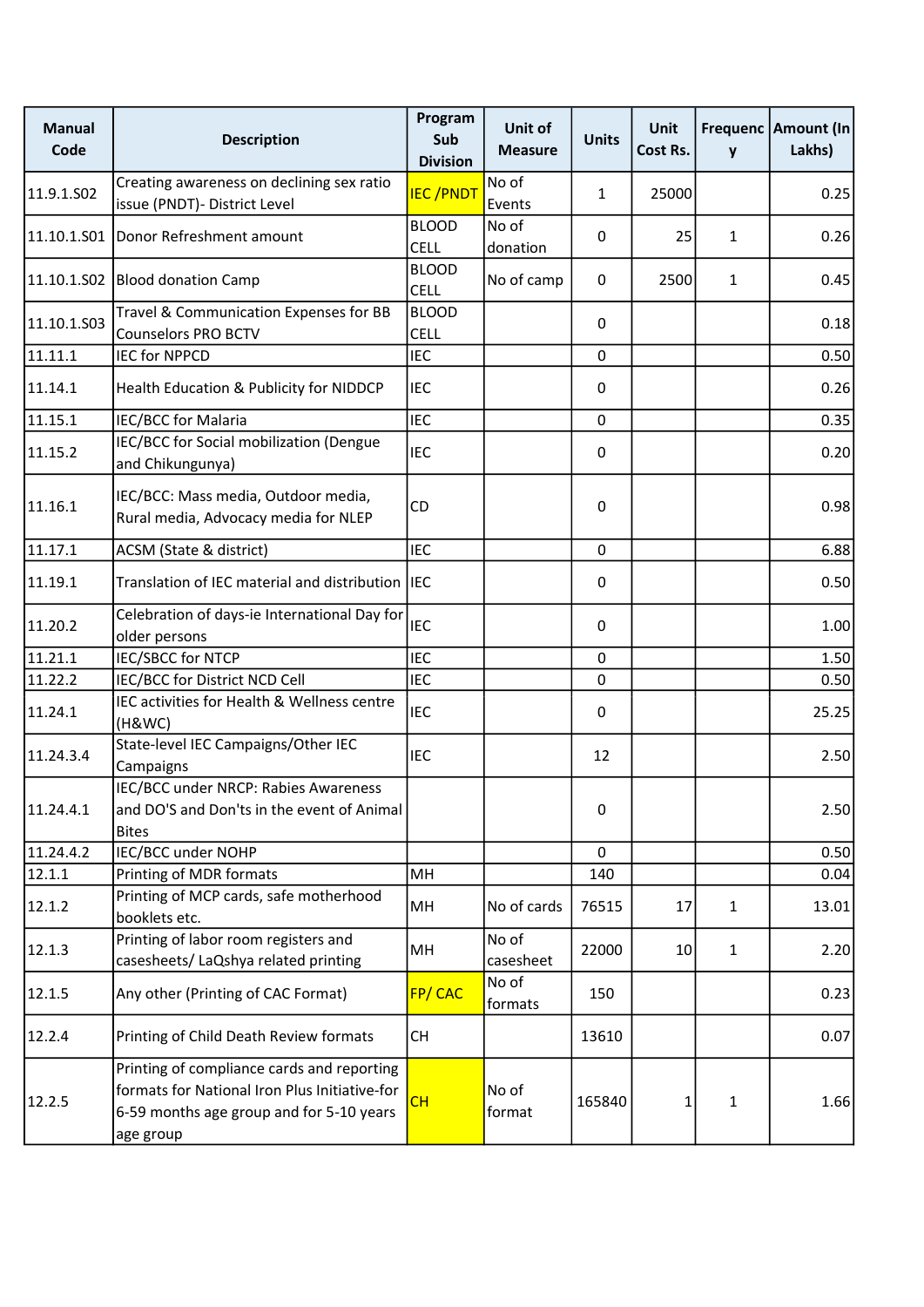| <b>Manual</b><br>Code | <b>Description</b>                                                                          | Program<br>Sub<br><b>Division</b> | Unit of<br><b>Measure</b> | <b>Units</b>     | Unit<br>Cost Rs. | y            | Frequenc Amount (In<br>Lakhs) |
|-----------------------|---------------------------------------------------------------------------------------------|-----------------------------------|---------------------------|------------------|------------------|--------------|-------------------------------|
| 12.2.6                | Printing of IEC materials and reporting<br>formats etc. for National Deworming Day          | <b>RKSK</b>                       |                           | $\overline{2}$   |                  |              | 6.60                          |
| 12.2.7                | Printing of IEC Materials and monitoring<br>formats for IDCF                                | <b>CH</b>                         | No of<br>District         | 1                | 118000           | 1            | 1.18                          |
| 12.2.10               | Printing (SNCU data management)                                                             | <b>CH</b>                         | No of SNCU                | $\mathbf{1}$     | 100000           | 1            | 1.00                          |
| 12.2.11               | Printing of HBNC referral cards and other<br>formats                                        | <b>CH</b>                         | No. of<br>format          | 468604           | 0.5              | 1            | 2.34                          |
| 12.3.3                | Printing of FP Manuals, Guidelines, etc.                                                    | FP                                | No of<br>formats          | 0                |                  |              | 1.47                          |
| 12.5.4                | Printing of RBSK card and registers                                                         | <b>RBSK</b>                       | No of<br>children         | 323294           |                  |              | 6.84                          |
| 12.5.6                | Any other (Printing of Banner and Sticker<br>under RBSK)                                    | <b>RBSK</b>                       |                           | 48               |                  |              | 0.05                          |
| 12.7.1                | Printing of ASHA diary                                                                      | <b>CP</b>                         |                           | 1791             |                  |              | 3.13                          |
| 12.7.2                | Printing of ASHA Modules and formats                                                        | <b>CP</b>                         |                           | 0                |                  |              | 0.54                          |
| 12.7.3                | Printing of CBAC format                                                                     | <b>CP</b>                         |                           | $\pmb{0}$        |                  |              | 15.84                         |
| 12.8.1                | Printing of cards for screening of children<br>for hemoglobinopathies                       | <b>BLOOD</b><br>CELL              |                           | $\boldsymbol{0}$ |                  |              | 0.25                          |
| 12.9.1                | Printing of HMIS Formats                                                                    | <b>MIS</b>                        |                           | $\mathbf 0$      |                  |              | 0.58                          |
| 12.9.3                | Printing of MCTS follow-up formats/<br>services due list/ work plan                         | <b>MIS</b>                        |                           | 1705             |                  |              | 0.61                          |
| 12.10.1               | Printing and dissemination of<br>Immunization cards, tally sheets,<br>monitoring forms etc. | RI                                | No of<br>Benificiary      | 80799            | 10               | 1            | 8.08                          |
| 12.13.2               | Printing                                                                                    | CD                                |                           | $\mathbf 0$      |                  |              | 2.52                          |
| 12.14.1               | Printing of Challan Books under NTCP                                                        |                                   |                           | 0                |                  |              | 0.21                          |
| 12.17.5.S02           | Printing of form P,L, S under IDSP progrm                                                   |                                   |                           | 0                |                  |              | 0.38                          |
| 12.17.5.503           | Printing of reporting formats under<br><b>NIDDCP</b>                                        |                                   |                           | 0                |                  |              | 0.10                          |
| 13.2.1                | Assessments                                                                                 | QA                                |                           | $\overline{2}$   |                  |              | 0.20                          |
| 13.2.5                | Swachh Swasth Sarvatra                                                                      | QA                                | Selected<br><b>CHC</b>    | $\mathbf{1}$     | 500000           |              | 5.00                          |
|                       | 14.1.1.3.S03 District Logistic Manager                                                      | <b>FP</b>                         | No.                       | $\mathbf{1}$     |                  |              | 4.41                          |
| 14.1.1.4              | Annual increment for all the existing<br>positions                                          |                                   |                           | $\mathbf{1}$     |                  |              | 0.21                          |
| 14.2.3.S02            | Implementation of FP-LMIS District-<br><b>Transportation Cost</b>                           | <b>FP</b>                         | Lumpsump                  | $\mathbf{1}$     |                  |              | 0.51                          |
| 14.2.3.S06            | Procurement of Desktops and UPS Printers-<br>District                                       | FP                                | No.                       | $\mathbf{1}$     | 50000            |              | 0.50                          |
| 14.2.4.1              | Alternative vaccine delivery in hard to<br>reach areas                                      | RI                                | No of AVD                 | 4206             | 200              | $\mathbf{1}$ | 8.41                          |
| 14.2.5                | Alternative Vaccine Delivery in other areas  RI                                             |                                   | No of AVD                 | 31068            | 90               |              | 27.96                         |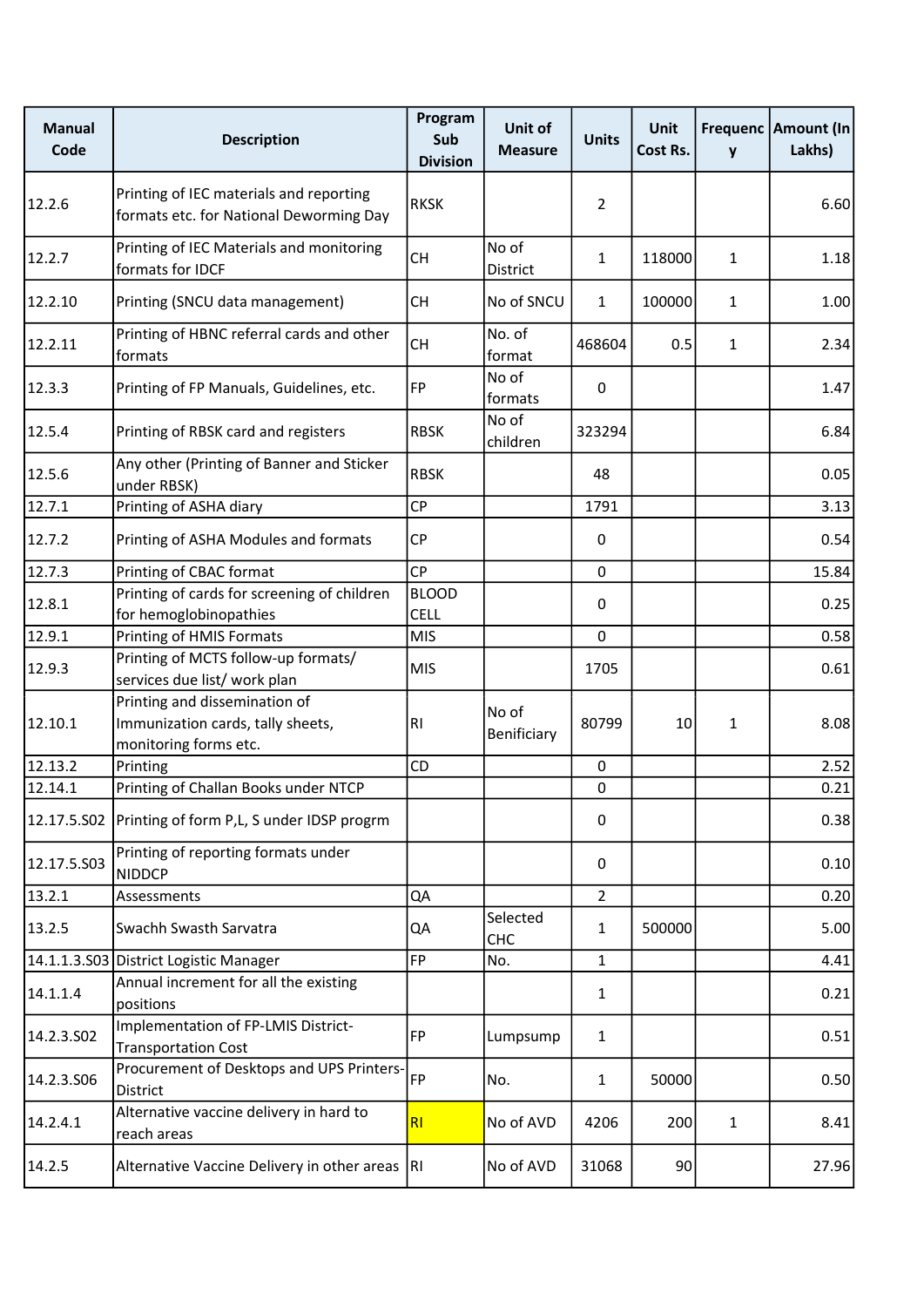| <b>Manual</b><br>Code | <b>Description</b>                                                                                               | Program<br>Sub<br><b>Division</b> | Unit of<br><b>Measure</b>  | <b>Units</b>   | Unit<br>Cost Rs. | y            | Frequenc   Amount (In<br>Lakhs) |
|-----------------------|------------------------------------------------------------------------------------------------------------------|-----------------------------------|----------------------------|----------------|------------------|--------------|---------------------------------|
| 14.2.6                | POL for vaccine delivery from State to<br>district and from district to PHC/CHCs                                 | RI                                | No of<br><b>Districts</b>  | $\mathbf{1}$   | 200000           | $\mathbf{1}$ | 2.00                            |
| 14.2.7                | Cold chain maintenance                                                                                           | RI                                | No of cold<br>chain points | 0              |                  |              | 0.30                            |
| 14.2.12               | Drug transportation charges                                                                                      | CD                                |                            | $\mathbf 0$    |                  |              | 0.78                            |
| 15.3.2                | Inter-sectoral convergence                                                                                       | CD                                |                            | 0              |                  |              | 0.05                            |
| 15.5.3                | Private Provider Incentive                                                                                       | CD                                |                            | $\mathbf 0$    |                  |              | 9.25                            |
| 15.6.1                | Reimbursement for cataract operation for<br>NGO and Private Practitioners                                        | <b>NCD</b>                        |                            | 0              |                  |              | 27.10                           |
| 16.1.1.1.1            | State - Health Action Plan                                                                                       | PM                                | No of<br>Booklet           | 23             | 300              | $\mathbf{1}$ | 0.07                            |
| 16.1.1.4              | Prepare detailed operational plan for RBSK<br>across districts (including cost of plan)                          | <b>RBSK</b>                       | No of<br><b>Blocks</b>     | 6              | 500              | 1            | 0.03                            |
| 16.1.1.6              | To develop micro plan at sub-centre level                                                                        | RI                                | No                         | 211            | 100              | 1            | 0.21                            |
| 16.1.1.7              | For consolidation of micro plans at block<br>level                                                               | RI                                | No                         | 9              | 1000             | $\mathbf{1}$ | 0.09                            |
| 16.1.2.1.6            | Review meetings/ workshops under RKSK                                                                            | <b>RKSK</b>                       |                            | $\overline{4}$ |                  |              | 0.20                            |
| 16.1.2.1.7            | <b>RBSK Convergence/Monitoring meetings</b>                                                                      | <b>RBSK</b>                       | No of<br>Meetings          | 3              | 500              | 3            | 0.09                            |
| 16.1.2.1.14           | Quarterly review meetings exclusive for RI<br>at district level with Block MOs, CDPO, and<br>other stake holders | R <sub>1</sub>                    | No of<br>participants      | 117            | 100              | 1            | 0.12                            |
| 16.1.2.1.15           | Quarterly review meetings exclusive for RI<br>at block level                                                     | R <sub>l</sub>                    | No of<br>participants      | 2714           | 75               | $\mathbf{1}$ | 2.04                            |
| 16.1.2.1.16           | <b>IDSP Meetings</b>                                                                                             |                                   |                            | $\mathbf 0$    |                  |              | 0.04                            |
| 16.1.2.1.21           | Medical Colleges (Any meetings)                                                                                  |                                   |                            | 0              |                  |              | 0.10                            |
| 16.1.2.1.22           | Monthly meeting with the hospital staff                                                                          |                                   |                            | 0              |                  |              | 0.48                            |
|                       | 16.1.2.1.28. SDistrict Level MDR Review Meeting                                                                  | MH                                | No of<br>meetings          | 6              | 3000             | $\mathbf{1}$ | 0.18                            |
| 16.1.2.2.3            | State/ District Quality Assurance Unit<br>(Monitoring & Supervision)                                             | QA                                | Vehicle                    | $\mathbf{1}$   |                  |              | 3.60                            |
| 16.1.2.2.5            | Monitoring, Evaluation & Supervision<br>(Malaria)                                                                |                                   |                            | 0              |                  |              | 2.13                            |
| 16.1.2.2.6            | Monitoring/supervision and Rapid<br>response (Dengue and Chikungunya)                                            |                                   |                            | 0              |                  |              | 1.98                            |
| 16.1.2.2.12           | District NCD Cell                                                                                                |                                   |                            | $\mathbf 0$    |                  |              | 1.13                            |
| 16.1.2.2.13           | Supervision and Monitoring                                                                                       |                                   |                            | 0              |                  |              | 2.86                            |
| 16.1.2.2.14           | Monitoring Committee on Section 5                                                                                |                                   |                            | $\mathbf 0$    |                  |              | 0.03                            |
| 16.1.2.2.16           | Monitoring and Surveillance (review<br>meetings, Travel) under NRCP                                              |                                   |                            | $\pmb{0}$      |                  |              | 0.50                            |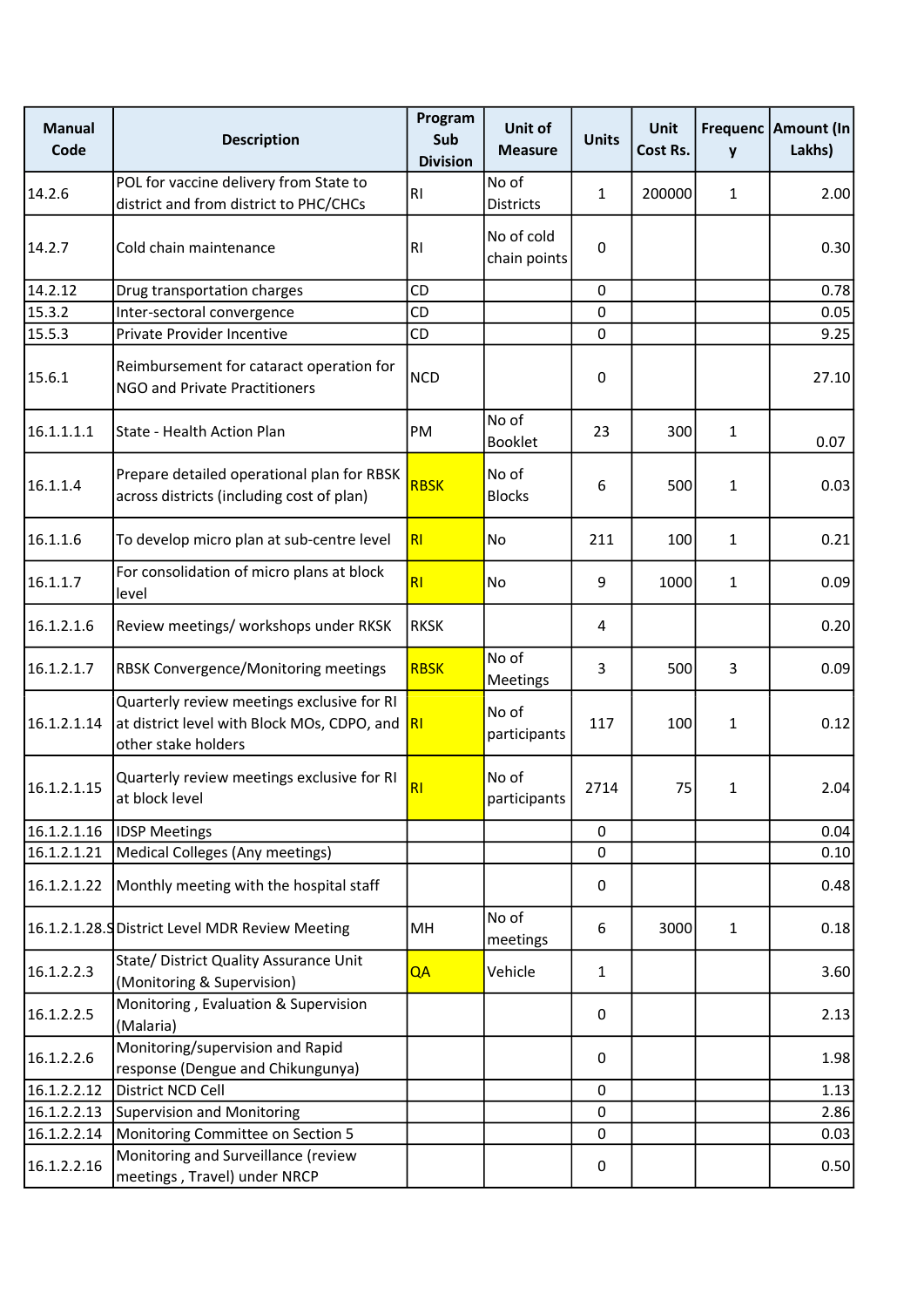| <b>Manual</b><br>Code | <b>Description</b>                                                                                                                                 | Program<br>Sub<br><b>Division</b> | Unit of<br><b>Measure</b> | <b>Units</b> | Unit<br>Cost Rs. | y | Frequenc Amount (In<br>Lakhs) |
|-----------------------|----------------------------------------------------------------------------------------------------------------------------------------------------|-----------------------------------|---------------------------|--------------|------------------|---|-------------------------------|
| 16.1.3.1.1            | Mobility Support for SPMU/State                                                                                                                    |                                   |                           | 0            |                  |   | 0.54                          |
| 16.1.3.1.2            | Mobility and communication support for<br>RKSK district coordinator/ consultant                                                                    | <b>RKSK</b>                       |                           | $\mathbf{1}$ |                  |   | 0.93                          |
| 16.1.3.1.13           | Vehicle Operation (POL)                                                                                                                            |                                   |                           | $\mathbf 0$  |                  |   | 2.35                          |
| 16.1.3.1.14           | Vehicle hiring                                                                                                                                     |                                   |                           | $\mathbf 0$  |                  |   | 2.76                          |
| 16.1.3.1.15           | Tobacco Cessation Centre (TCC): Mobility<br>support                                                                                                |                                   |                           | 0            |                  |   | 0.60                          |
| 16.1.3.3.1            | PM activities for World Population Day'<br>celebration (Only mobility cost): funds<br>earmarked for district level activities                      | <b>FP</b>                         | No of<br>events           | $\mathbf{1}$ | 20000            |   | 0.20                          |
| 16.1.3.3.2            | PM activities for Vasectomy Fortnight<br>celebration (Only mobility cost): funds<br>earmarked for district level activities                        | <b>FP</b>                         | No of<br>events           | $\mathbf{1}$ | 5000             |   | 0.05                          |
| 16.1.3.3.3            | Mobility Support for DPMU/District                                                                                                                 |                                   |                           | $\mathbf 0$  |                  |   | 7.92                          |
| 16.1.3.3.5            | Mobility Costs for ASHA Resource<br>Centre/ASHA Mentoring Group (Kindly<br>Specify)                                                                |                                   |                           | $\mathbf{1}$ |                  |   | 0.10                          |
| 16.1.3.3.7            | Mobility Support for supervision for district<br>level officers.                                                                                   | RI                                | No                        | $\mathbf 0$  |                  |   | 1.92                          |
| 16.1.3.3.8            | MOBILITY: Travel Cost, POL, etc. during<br>outbreak investigations and field visits for<br>monitoring programme activities at DSU on<br>need basis |                                   |                           | $\pmb{0}$    |                  |   | 3.00                          |
| 16.1.3.3.10           | Travel expenses - Contractual Staff at<br>District level                                                                                           |                                   |                           | $\mathbf 0$  |                  |   | 0.60                          |
| 16.1.3.3.11           | Mobility Support: District Cell                                                                                                                    |                                   |                           | $\pmb{0}$    |                  |   | 1.33                          |
| 16.1.3.3.12           | Medical Colleges (All service delivery to be<br>budgeted under B.30)                                                                               |                                   |                           | $\mathbf 0$  |                  |   | 0.10                          |
| 16.1.3.3.13           | Miscellaneous/Travel                                                                                                                               |                                   |                           | $\pmb{0}$    |                  |   | 0.50                          |
| 16.1.3.3.14           | <b>Enforcement Squads</b>                                                                                                                          |                                   |                           | 0            |                  |   | 0.10                          |
| 16.1.3.3.15           | District Tobacco Control Cell (DTCC):<br>Mobility Support                                                                                          |                                   |                           | 0            |                  |   | 3.60                          |
| 16.1.3.3.16           | District NCD Cell (TA, DA, POL)                                                                                                                    |                                   |                           | $\mathbf 0$  |                  |   | 0.66                          |
|                       | 16.1.3.3.17.5 Mission Parivar Vikas Campaign                                                                                                       | FP                                | No of<br>campaign         | 28           | 1000             |   | 0.28                          |
| 16.1.3.4.1            | PM activities for World Population Day'<br>celebration (Only mobility cost): funds<br>earmarked for block level activities                         | <b>FP</b>                         | No of<br>events           | 6            | 1000             |   | 0.06                          |
| 16.1.3.4.2            | PM activities for Vasectomy Fortnight<br>celebration (Only mobility cost): funds<br>earmarked for block level activities                           | <b>FP</b>                         | No of<br>events           | 6            | 1000             |   | 0.06                          |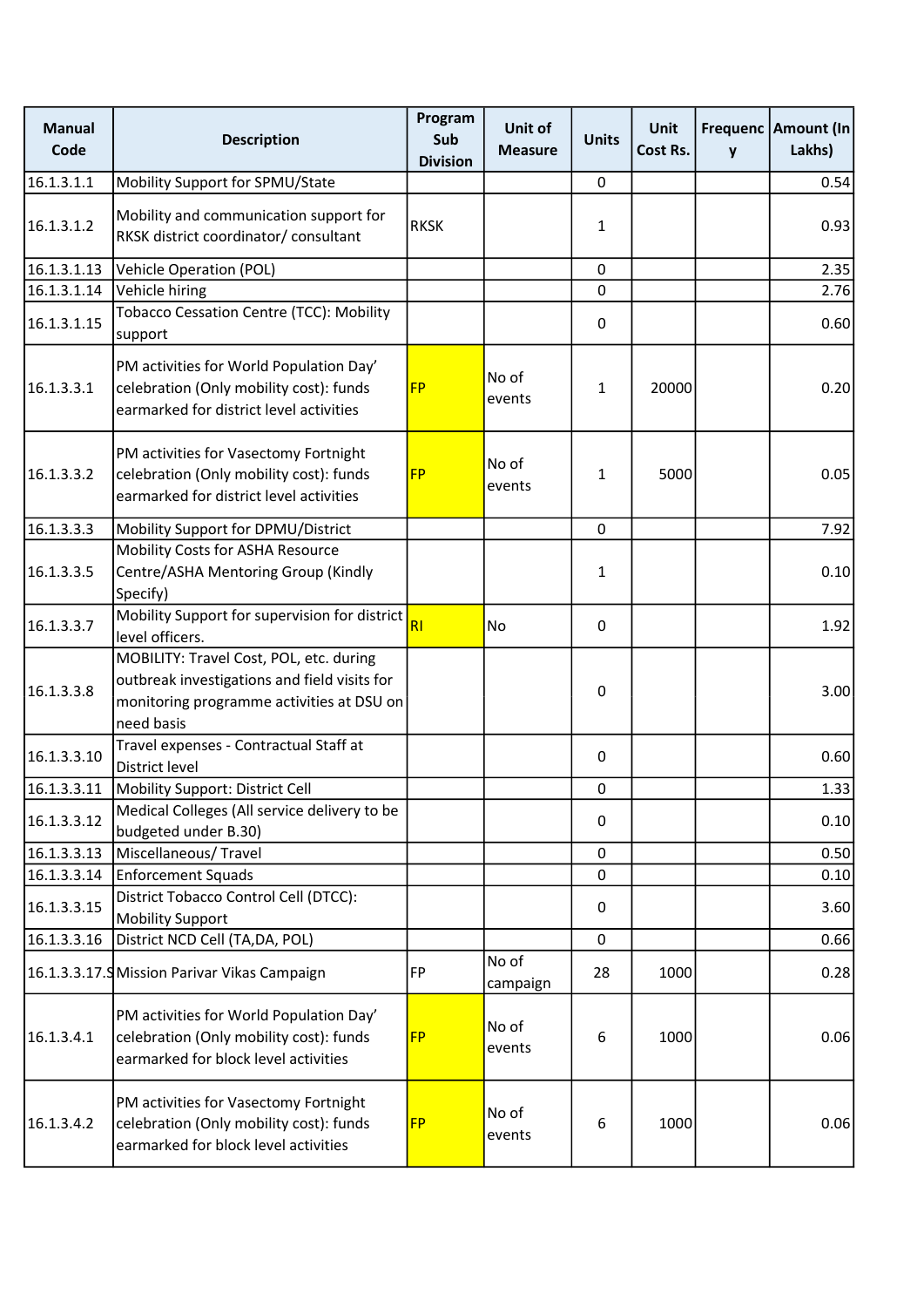| <b>Manual</b><br>Code | <b>Description</b>                                                                                               | Program<br>Sub<br><b>Division</b> | Unit of<br><b>Measure</b> | <b>Units</b>     | Unit<br>Cost Rs. | y            | Frequenc   Amount (In<br>Lakhs) |
|-----------------------|------------------------------------------------------------------------------------------------------------------|-----------------------------------|---------------------------|------------------|------------------|--------------|---------------------------------|
| 16.1.3.4.3.50         | Mobility for Supportive Supervision At<br><b>Block Level-M&amp;E</b>                                             | <b>ME</b>                         |                           | 0                |                  |              | 23.76                           |
| 16.1.3.4.3.50         | Mobility Support & Commnication cost for<br><b>BCPM</b>                                                          | <b>CP</b>                         |                           | 0                |                  |              | 3.67                            |
|                       | 16.1.3.4.5.SQ Communication Cost for HWC Staff                                                                   | <b>CP</b>                         |                           | $\mathbf 0$      |                  |              | 3.45                            |
|                       | 16.1.3.5.1.SQ TA/DA of HWC Staff                                                                                 | <b>CP</b>                         |                           | $\mathbf 0$      |                  |              | 3.45                            |
| 16.1.3.5.1.50         | Travel expenses for regular staff under<br><b>NLEP</b>                                                           | <b>CD</b>                         |                           | 0                |                  |              | 0.40                            |
| 16.1.4.1.1            | JSY Administrative Expenses                                                                                      | <b>MH</b>                         |                           | $\mathbf 0$      |                  |              | 11.41                           |
| 16.1.4.1.5            | Office expenses on telephone, fax,<br>Broadband Expenses & Other<br>Miscellaneous Expenditures                   |                                   |                           | $\boldsymbol{0}$ |                  |              | 0.60                            |
| 16.1.4.1.10           | Office Operation (Miscellaneous)                                                                                 |                                   |                           | $\mathbf 0$      |                  |              | 2.86                            |
| 16.1.4.1.11           | Tobacco Cessation Centre (TCC): Office<br>Expenses                                                               |                                   |                           | 0                |                  |              | 0.50                            |
| 16.1.4.2.1            | <b>District Quality Assurance Unit</b><br>(Operational cost)                                                     | QA                                |                           | 0                |                  |              | 4.92                            |
| 16.1.4.2.4            | Office operation & Maintenance - District<br>Cell                                                                |                                   |                           | 0                |                  |              | 0.42                            |
| 16.1.4.2.5            | District Cell - Consumables                                                                                      |                                   |                           | $\mathbf 0$      |                  |              | 0.42                            |
| 16.1.4.2.6            | Operational expenses of the district centre<br>: rent, telephone expenses, website etc.                          |                                   |                           | 0                |                  |              | 0.10                            |
| 16.1.4.2.8            | District Tobacco Control Cell (DTCC):<br>Misc./Office Expenses                                                   |                                   |                           | 0                |                  |              | 4.00                            |
| 16.1.4.2.9            | District NCD Cell (Contingency)                                                                                  |                                   |                           | $\mathbf 0$      |                  |              | 1.00                            |
| 16.1.4.3.1            | SNCU Data management (excluding HR)                                                                              | <b>CH</b>                         | No of SNCU                | $\mathbf{1}$     | 60000            | $\mathbf{1}$ | 0.60                            |
| 16.1.5.2.1            | Minor repairs and AMC of IT/office<br>equipment supplied under IDSP                                              |                                   |                           | $\Omega$         |                  |              | 0.05                            |
| 16.1.5.3.1            | PM activities under Micronutrient<br><b>Supplementation Programme</b>                                            |                                   |                           | $\boldsymbol{0}$ |                  |              | 0.76                            |
| 16.1.5.3.3            | Concurrent Audit system                                                                                          |                                   |                           | $\mathbf 0$      |                  |              | 0.90                            |
| 16.1.5.3.11           | District level Coordination Committee                                                                            |                                   |                           | $\boldsymbol{0}$ |                  |              | 0.02                            |
|                       | DPMU Operational Cost (inclusive of Rs.<br>16.1.5.3.16.9 10000/ district / month for RBSK DEIC<br>Manager TA DA) |                                   |                           | 1                |                  |              | 13.11                           |
|                       | 16.1.5.3.16.SBPMU Oprational Cost                                                                                |                                   |                           | 6                |                  |              | 11.91                           |
|                       | 16.1.5.3.16.9 Oprational Cost for RBSK                                                                           | <b>RBSK</b>                       | No of DEIC<br>Manager     | $\boldsymbol{0}$ | 10000            | $\mathbf{1}$ | 0.10                            |
|                       | 16.1.5.3.16.9 Operational cost of RBSK-MHT                                                                       | <b>RBSK</b>                       | No of teams               | 0                | 1500             | $\mathbf{1}$ | 0.18                            |
| 16.1.5.3.16.9         | Office & Administrative Expence for State<br>& District Rabies Program                                           |                                   |                           | 0                |                  |              | 0.08                            |
| 16.1.5.3.16.9         | Office operational cost & other office<br>expences unedr NPCB                                                    | <b>NCD</b>                        |                           | $\pmb{0}$        |                  |              | 0.93                            |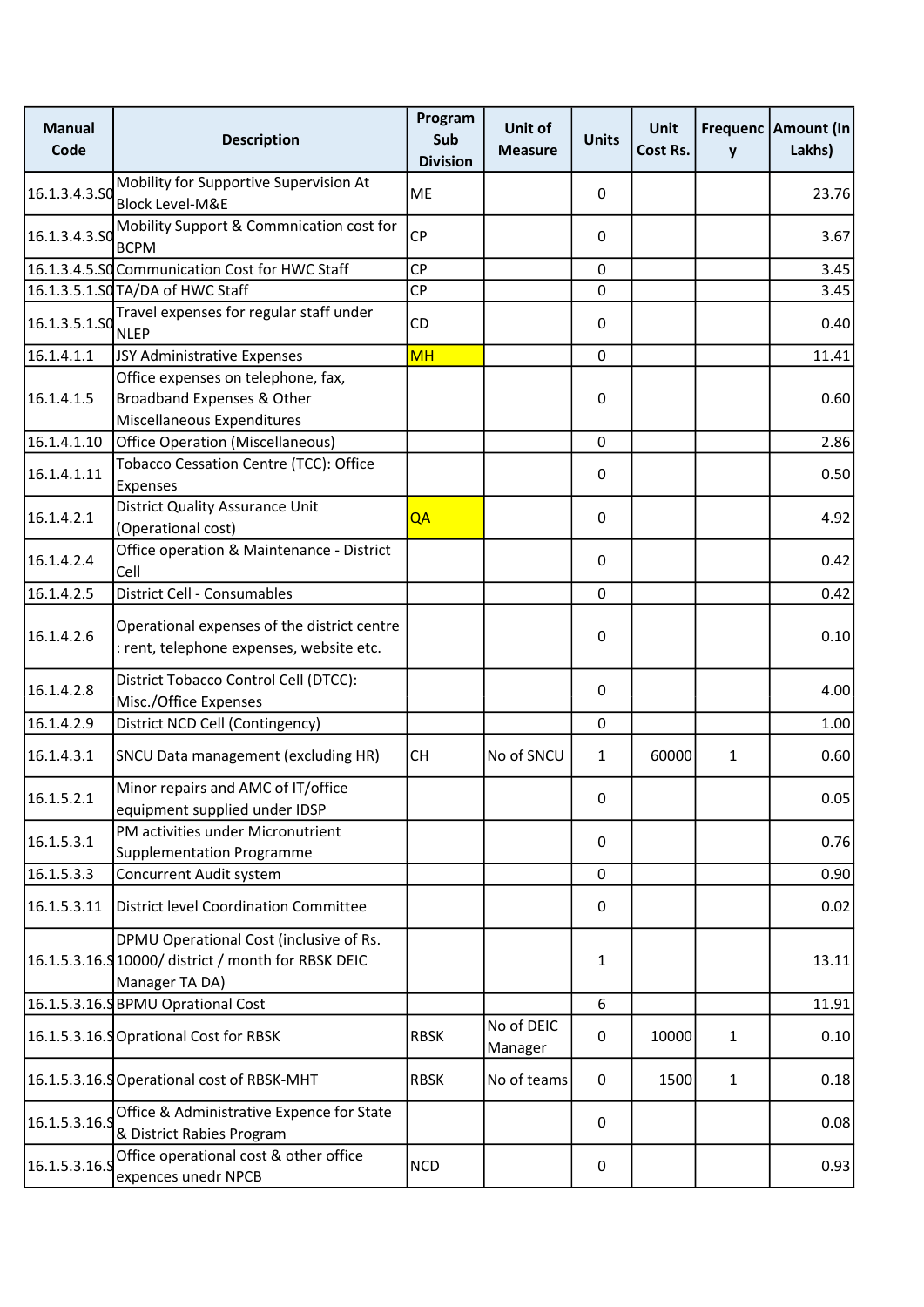| <b>Manual</b><br>Code | <b>Description</b>                                                                                              | Program<br>Sub<br><b>Division</b> | Unit of<br><b>Measure</b> | <b>Units</b>     | Unit<br>Cost Rs. | y | Frequenc Amount (In<br>Lakhs) |
|-----------------------|-----------------------------------------------------------------------------------------------------------------|-----------------------------------|---------------------------|------------------|------------------|---|-------------------------------|
|                       | Pol & Opex of DG set of Vaccine Storage at<br>16.1.5.3.16.9 District level & other Cold Chain Point<br>under RI | R <sub>l</sub>                    |                           | 0                |                  |   | 0.70                          |
| 16.2.1.S02            | Data Entry Operator                                                                                             | FP / PNDT No.                     |                           | 1                |                  |   | 2.27                          |
| 16.3.2.501            | Mobility Support for HMIS & MCTS Block<br>Level                                                                 | <b>MIS</b>                        |                           | 0                |                  |   | 0.22                          |
| 16.3.3.501            | Operational cost for HMIS & MCTS-AMC                                                                            | <b>MIS</b>                        |                           | 0                |                  |   | 0.66                          |
| 16.3.3.502            | Operational cost for HMIS & MCTS-Internet MIS                                                                   |                                   |                           | 0                |                  |   | 1.08                          |
| 16.3.3.503            | Operational cost for HMIS & MCTS-Office<br>Expenditure                                                          | <b>MIS</b>                        |                           | 0                |                  |   | 1.44                          |
| 16.3.3.S04            | Operational cost for HMIS & MCTS-<br><b>Recurring Charges for ANMOL Tablet</b>                                  | <b>MIS</b>                        |                           | 240              |                  |   | 8.64                          |
|                       | 16.4.1.1.509 Chowkidar Cum Peon-Div PMU                                                                         | PM                                |                           | $\boldsymbol{0}$ |                  |   |                               |
|                       | 16.4.2.1.1.SQ District Programme Manager                                                                        | PM                                |                           | 1                |                  |   | 4.12                          |
|                       | 16.4.2.1.1.SQ District Community Process Manager                                                                | PM                                |                           | 1                |                  |   | 5.23                          |
|                       | 16.4.2.1.1.SO District Accounts Manager                                                                         | PM                                |                           | 1                |                  |   | 5.36                          |
|                       | 16.4.2.1.1.SQ District Data Cum Account Assistant                                                               | PM                                |                           | $\mathbf{1}$     |                  |   | 3.61                          |
|                       | 16.4.2.1.1.SO DEIC manager                                                                                      | <b>RBSK</b>                       |                           | 1                |                  |   | 5.27                          |
|                       | 16.4.2.1.1.SQ Support Staff                                                                                     | PM                                |                           | $\mathbf{1}$     |                  |   | 1.76                          |
|                       | 16.4.2.1.2.SORKSK Consultant                                                                                    | <b>RKSK</b>                       |                           | 1                |                  |   | 4.39                          |
|                       | 16.4.2.1.2.SO District Consultant(MH)                                                                           | MH                                |                           | 1                |                  |   | 4.94                          |
|                       | 16.4.2.1.2.SQ District Hospital Quality Manager                                                                 | QA                                |                           | 2                |                  |   | 9.72                          |
|                       | 16.4.2.1.2.SQ District Consultant Quality Assurance                                                             | QA                                |                           | $\mathbf{1}$     |                  |   | 5.29                          |
|                       | 16.4.2.1.7.SO Accountant District Hospital                                                                      | FD                                |                           | 2                |                  |   | 5.91                          |
|                       | 16.4.2.1.8.SO Programme cum Admin. Asst.                                                                        | QA                                |                           | 1                |                  |   | 2.16                          |
|                       | 16.4.2.2.2.SO District Epidemiologist-CD-IDSP                                                                   | CD                                |                           | $\pmb{0}$        |                  |   | 7.99                          |
|                       | 16.4.2.2.2.SO District Leprosy Consultant-CD-NLEP                                                               | CD                                |                           | 0                |                  |   | 4.81                          |
|                       | 16.4.2.2.4.SOSr PMDT-TB HIV Coodinators                                                                         | <b>CD</b>                         |                           | $\mathbf 0$      |                  |   | 4.40                          |
|                       | 16.4.2.2.4.SO PPM Coordinator                                                                                   | CD                                |                           | $\pmb{0}$        |                  |   | 4.48                          |
|                       | 16.4.2.2.4.SO District Programme Coordinator                                                                    | CD                                |                           | $\mathbf 0$      |                  |   | 5.33                          |
|                       | 16.4.2.2.5.SQ District Data Manager-CD-IDSP                                                                     | CD                                |                           | $\mathbf 0$      |                  |   | 3.24                          |
|                       | 16.4.2.2.6.SQ Senior Treatment Supervisor(STS)                                                                  | CD                                |                           | $\pmb{0}$        |                  |   | 57.46                         |
|                       | 16.4.2.2.6.SQ Senior TB Lab Supervisor(STLS)                                                                    | CD                                |                           | $\mathbf 0$      |                  |   | 24.57                         |
|                       | 16.4.2.2.7.SO Accountant- Full time                                                                             | <b>CD</b>                         |                           | 0                |                  |   | 3.65                          |
|                       | 16.4.3.1.1.SO Block Programme Manager                                                                           | PM                                |                           | 6                |                  |   | 23.09                         |
|                       | 16.4.3.1.1.SO Block Account Manager                                                                             |                                   |                           | 6                |                  |   | 19.08                         |
|                       | 16.4.3.1.1.SQ Block Community Process Manager                                                                   |                                   |                           | 0                |                  |   | 15.52                         |
|                       | 16.4.3.1.9.SO Data Entry Operator-HR                                                                            |                                   |                           | $\overline{2}$   |                  |   | 4.94                          |
|                       | 16.4.3.1.9.SQ Data Entry Operator-MCTS OPR 820 MIS                                                              | <b>MIS</b>                        |                           | 6                |                  |   | 14.76                         |
|                       | 16.4.3.1.9.SQ Data Entry Operator-MIS Outsource                                                                 | <b>MIS</b>                        |                           |                  |                  |   | 1.05                          |
|                       | 16.4.3.1.9.SO Data Entry Operator-RI                                                                            | RI                                |                           | $\mathbf 0$      |                  |   | 2.26                          |
|                       | 16.4.3.1.9.SO Data Entry Operator-RNTCP                                                                         | PM                                |                           | 0                |                  |   | 3.29                          |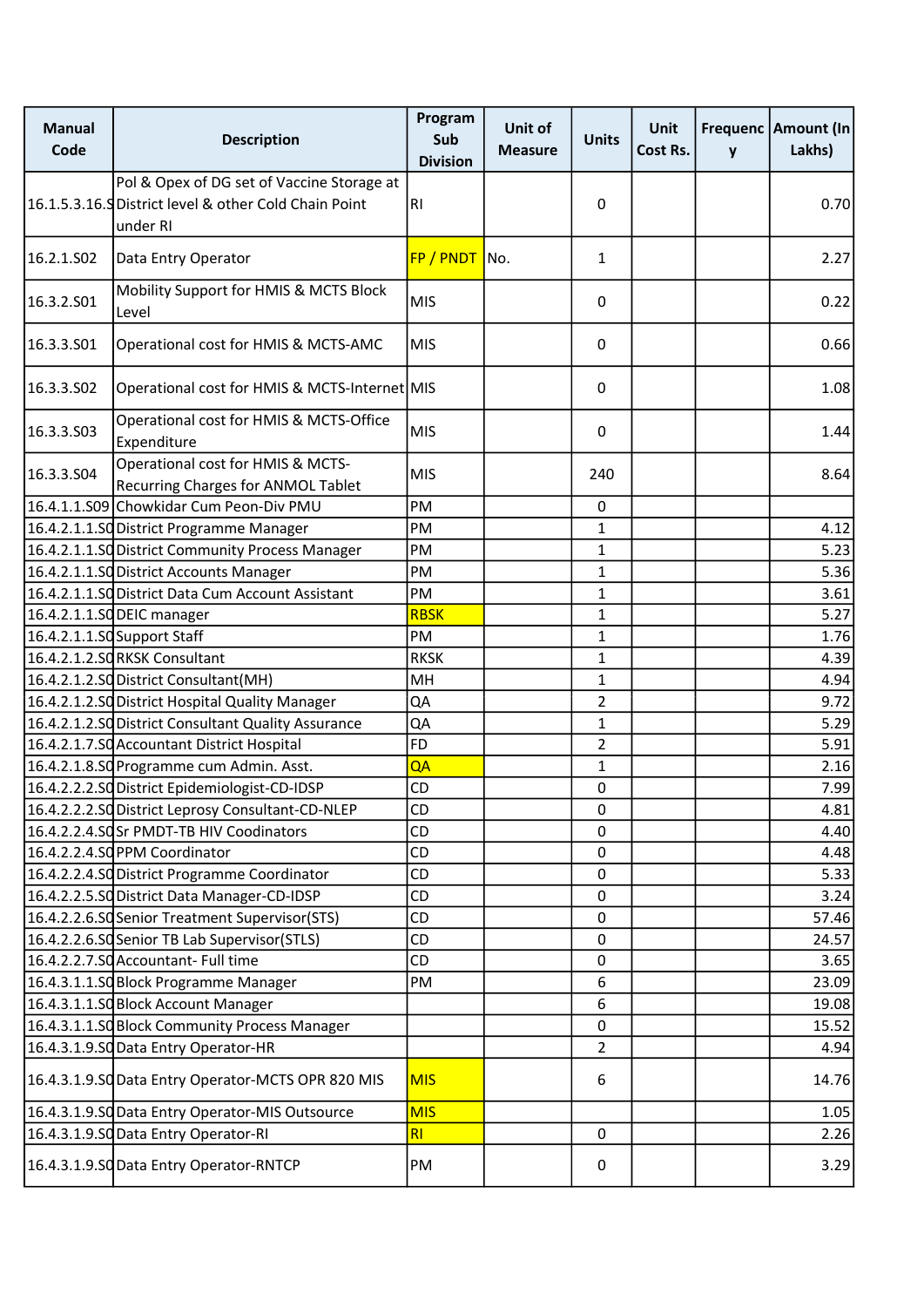| <b>Manual</b><br>Code | <b>Description</b>                                                      | Program<br>Sub<br><b>Division</b> | Unit of<br><b>Measure</b> | <b>Units</b>   | <b>Unit</b><br>Cost Rs. | y            | Frequenc   Amount (In<br>Lakhs) |
|-----------------------|-------------------------------------------------------------------------|-----------------------------------|---------------------------|----------------|-------------------------|--------------|---------------------------------|
|                       | 16.4.3.1.9.S1 Data Entry Operator-CD-IDSP                               | CD                                |                           | $\mathbf{0}$   |                         |              | 2.23                            |
|                       | 16.4.3.1.9.51 Data Entry Operator-NBCP-District                         | <b>NCD</b>                        |                           | $\mathbf 0$    |                         |              | 1.45                            |
| 17.4                  | E-rakt kosh- refer to strengthening of<br>blood services guidelines     | <b>BLOOD</b><br><b>CELL</b>       | No of<br>Facility         | $\mathbf{0}$   | 1000                    | 12           | 0.12                            |
| 17.8.S05              | Internet Cost to ASHA & AF at HWC                                       |                                   |                           | $\mathbf 0$    |                         |              | 4.87                            |
| 18.17                 | Counseling training for Service Provider                                | <b>FP</b>                         | No of<br><b>Batches</b>   | $\mathbf{1}$   | 49540                   |              | 0.50                            |
| 18.23                 | <b>NBSU &amp; NBCC Register</b>                                         | <b>CH</b>                         | No of<br>register         | 13             | 350                     | $\mathbf{1}$ | 0.05                            |
| 18.29                 | <b>Uniform Case Sheet of Pediatrics</b>                                 | <b>CH</b>                         | No of<br>format           | 4901           | 14                      | 1            | 0.69                            |
| U.1.3.1               | <b>Operational Expenses of UPHCs (excluding</b><br>rent)                | <b>NUHM</b>                       | No.'s                     | 6              | 8000                    | 12           | 5.76                            |
| U.2.2.1               | Mobility support for ANM/LHV                                            | <b>NUHM</b>                       | No.'s                     | 30             | 500                     | 12           | 1.80                            |
| U.2.3.1               | <b>UHNDs</b>                                                            | <b>NUHM</b>                       | No.'s                     | 30             | 1000                    | 12           | 3.60                            |
| U.2.3.2               | Special outreach camps in slums/<br>vulnerable areas                    | <b>NUHM</b>                       | No.'s                     | 6              | 3250                    | 12           | 2.34                            |
| U.3.1.1.1             | Incentives for routine activities                                       | <b>NUHM</b>                       |                           | 82             |                         |              | 19.32                           |
| U.3.1.1.2             | ASHA incentives for Ayushman Bharat<br>Health & Wellness Centres (H&WC) | <b>NUHM</b>                       |                           | 8              |                         |              | 0.96                            |
| U.3.1.1.3.S01         | Incentive for Health Promotion Day for<br><b>ASHAs</b>                  | <b>NUHM</b>                       | No.'s                     | 62             | 200                     | 12           | 1.49                            |
| U.3.1.1.4             | ASHA Incentive for JSY & Awards for best<br>Performing Urban ASHA       | <b>NUHM</b>                       |                           | 1226           |                         |              | 3.71                            |
| U.3.1.2.S02           | ASHA HBNC Module 6 & 7 Training                                         | <b>NUHM</b>                       | No.'s                     | $\overline{2}$ | 88200                   | $\mathbf{1}$ | 1.76                            |
| U.3.1.3.1             | Other Non-Monetary Incentives Costs<br>(badge, uniform, ID, etc.)       | <b>NUHM</b>                       | No.'s                     | 82             | 500                     | $\mathbf{1}$ | 0.41                            |
| U.4.1.1.1             | Untied grants to UPHCs Government<br><b>Building</b>                    | <b>NUHM</b>                       | No.'s                     | $\mathbf{1}$   | 175000                  | $\mathbf{1}$ | 1.75                            |
| U.4.1.1.2             | Untied grants to UPHCs Rented Building                                  | <b>NUHM</b>                       | No.'s                     | 5              | 100000                  | $\mathbf{1}$ | 5.00                            |
| U.4.1.4               | Untied grants to MAS                                                    | <b>NUHM</b>                       | No.'s                     | 62             | 5000                    | $\mathbf{1}$ | 3.10                            |
| U.5.1.4.1             | Rent for UPHC                                                           | <b>NUHM</b>                       | No.'s                     | 5              | 17325                   | 12           | 10.40                           |
| U.6.2.1.1             | Procurement of drugs for AB-H&WCs                                       | <b>NUHM</b>                       | No.'s                     | $\mathbf{1}$   | 130000                  | $\mathbf{1}$ | 1.30                            |
| U.6.2.1.2             | Procurement of drugs for facilities other<br>than AB-HWCs               | <b>NUHM</b>                       | No.'s                     | 5              | 130000                  | $\mathbf{1}$ | 6.50                            |
| U.6.2.2.1             | <b>ASHA Drug Kits</b>                                                   | <b>NUHM</b>                       | No.'s                     | 20             | 750                     | $\mathbf{1}$ | 0.15                            |
| U.6.5.1               | Tablets/ software for IT support of<br>Ayushman Bharat H&WC             | <b>NUHM</b>                       |                           | $\mathbf{1}$   |                         |              | 0.10                            |
| U.8.1.1.1             | ANMs/LHVs UPHC                                                          | <b>NUHM</b>                       |                           | 27             |                         |              | 53.12                           |
| U.8.1.2.1             | Staff nurse UPHC                                                        | <b>NUHM</b>                       |                           | 9              |                         |              | 25.98                           |
| U.8.1.3.1             | Lab Technicians UPHC                                                    | <b>NUHM</b>                       |                           | 6              |                         |              | 14.40                           |
| U.8.1.4.1             | Pharmacists UPHC                                                        | <b>NUHM</b>                       |                           | 6              |                         |              | 18.12                           |
| U.8.1.8.1.1           | MO at UPHC Full-time                                                    | <b>NUHM</b>                       |                           | 3              |                         |              | 19.80                           |